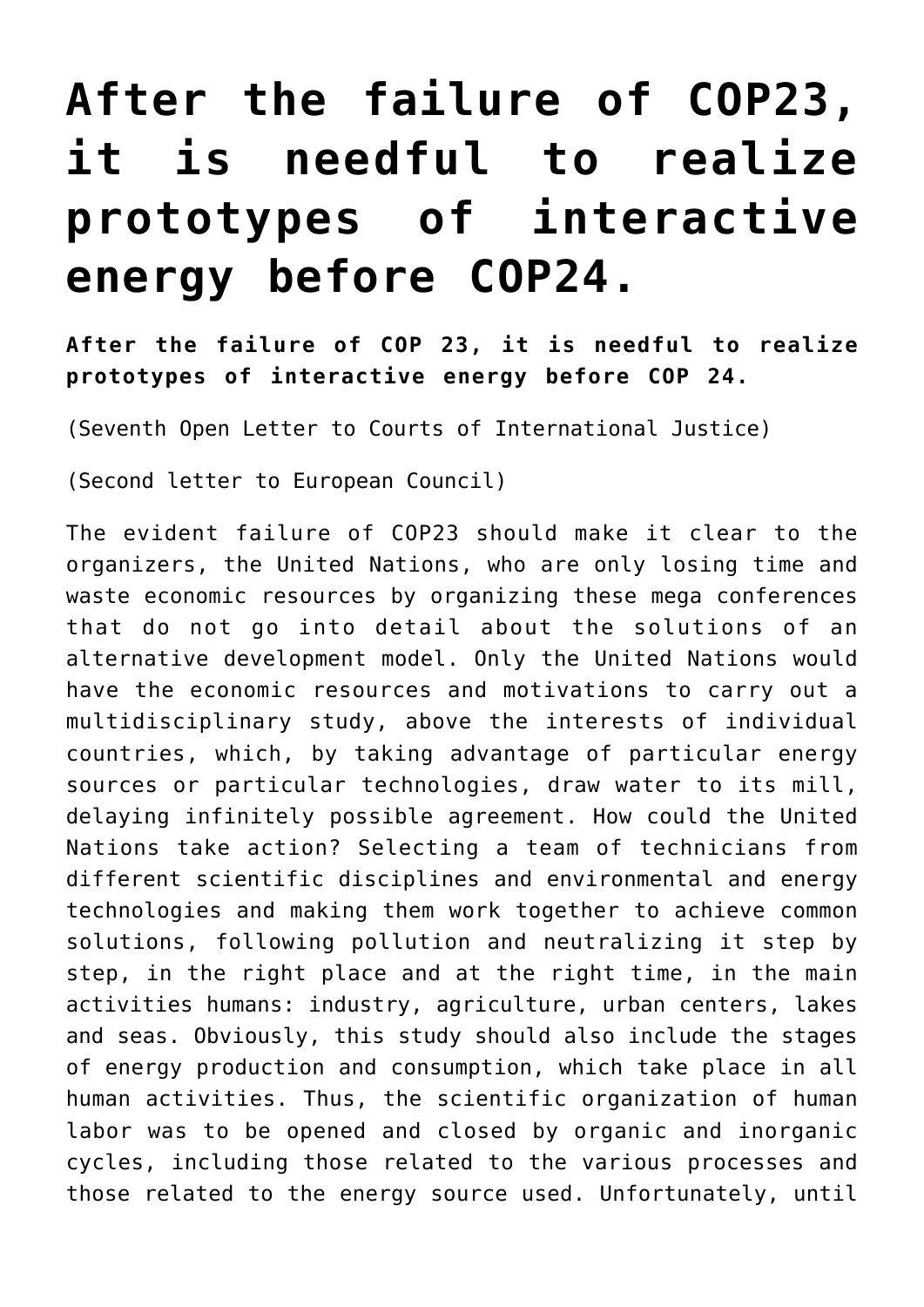2006, the United Nations had not yet decided to start this study, while the undersigned was at a juncture of her own life, having to decide whether to retire or accept a new job, given that her employer of work stopped working. It may seem impossible, but not having much to lose, I decided to do the work alone that the United Nations would have to organize, by combining my experiences learned by studying the organization of the automotive plants and the subsequent experience of installer of environmental installations and lifting and distribution of public waters (<http://www.spawhe.eu/about-us-curriculum-vitae/>). I think I have made the right choice because I finished my job in 2017, while the United Nations did not even begin. As often happens, if you are persistent and believe in your abilities, dreams can also become reality. However, in my case, the dream was too big, no one believed me, and yet no one believes me. But who do not believe me, how can they think that I give up after eleven years of hard work of inventor and thirty-seven years of hard work in private companies where no one gives you anything and you just have to tighten your teeth?

If they want, the United Nations can take the opportunity to fly and do my job, saving time and money. However, they will, I will be thanking them for the honor they would do by taking into consideration my work, which has the advantage of not belonging to any public or private company, claim no industrial property and therefore can be put to available to all states and all companies in the world. The silences I have collected during these eleven years of work have made me understand that patents of public utility should not be sold and marketed, as permitted by current legislation by the World Intellectual Property Organization (WIPO), which is also dependent on the United Nations. At least those of the world public bodies and those of private inventors should reward and protect intellectual property rather than industrial property. In fact, patents of public utility should be taken out of the monopoly of the powerful multinationals, who retain power even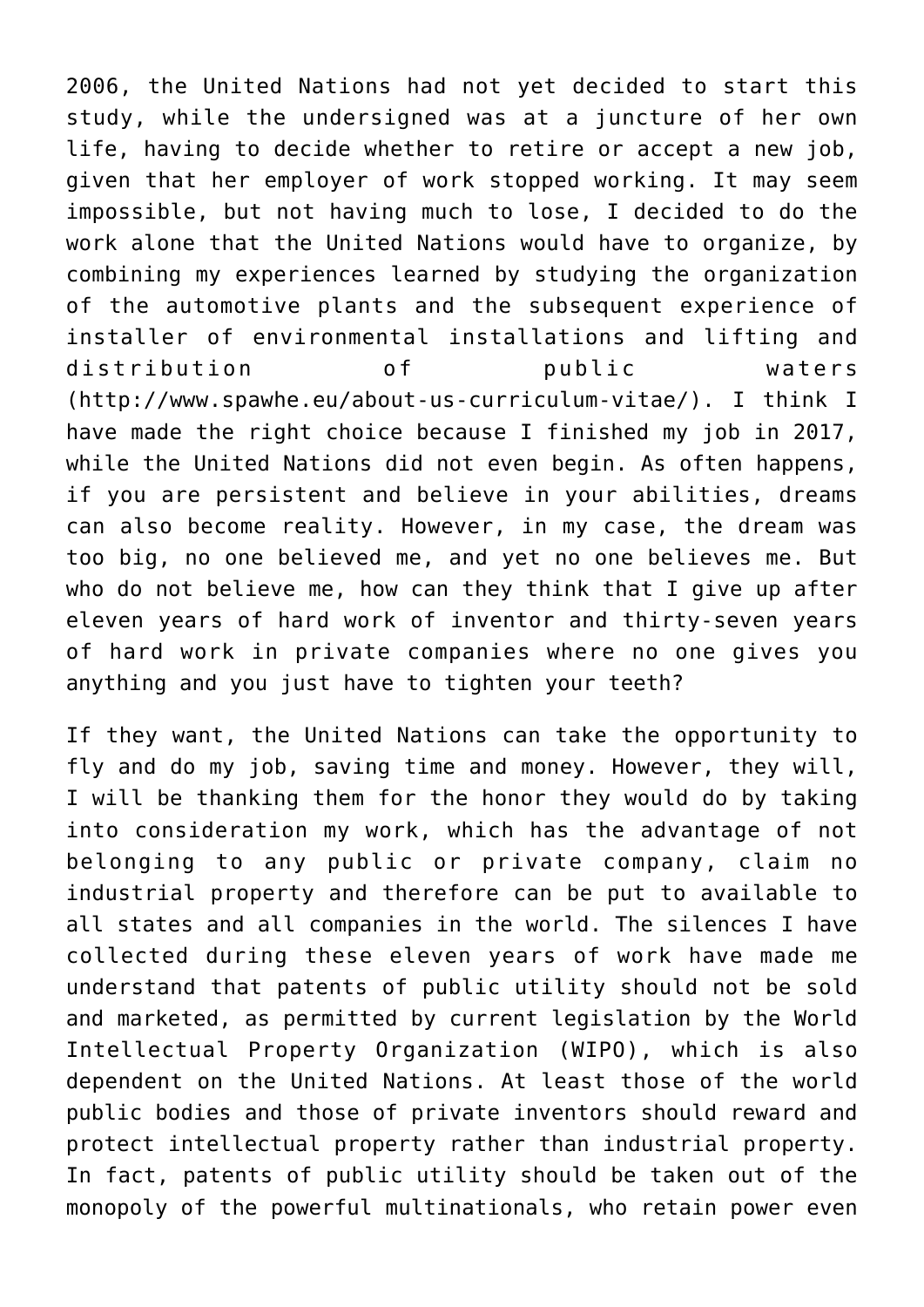after the patents have fallen, by acquiring the rights of inventions by public and private bodies of small inventors or by making them decay because no private inventor can afford the cost of an international patent (which can reach about 150,000 euro) without their financial support. It does not take much to understand that to avoid conflicts of interest, corruption of public bodies, the contractual weakness of private inventors, the only solution would be the clear separation of intellectual property from the industrial one, which can only coincide if the inventor is a private company employee. These things, little known to the general public and not even to the undersigned, before starting the adventure of environmental inventions, should reflect on the United Nations, which are at the center of these affairs as guarantors of international democracy. To the undersigned, with all due respect, it seems that they are not doing a good job, both in the organization of COP without global projects above partisan interests, both in the law of public utility patents, which must not be conditioned by the powers strong of multinationals. Today, good ideas, unconnected with the joint power of multinationals and public research organizations who only talk to each other, are forced to die before they are born, knowing inventors who must fight against immense rubber walls raised by national politicians and bureaucrats International. It may seem strange, but these objective difficulties, instead of discouraging me, have led me to go even further, because a wrong system can only be fought by highlighting practically and paradoxically the defects and the damage it produces to progress. It is clear that no inventor can fight the powerful alliance between multinationals, public research organizations and lawmakers, but it is equally obvious that this system is boycotting, probably without realizing it, the most simple, powerful and economic energy and purification system that can to exist.

Having had the experience to identify or fortunately found a prolific set of unpublished inventions: the "DEPURATIONS AND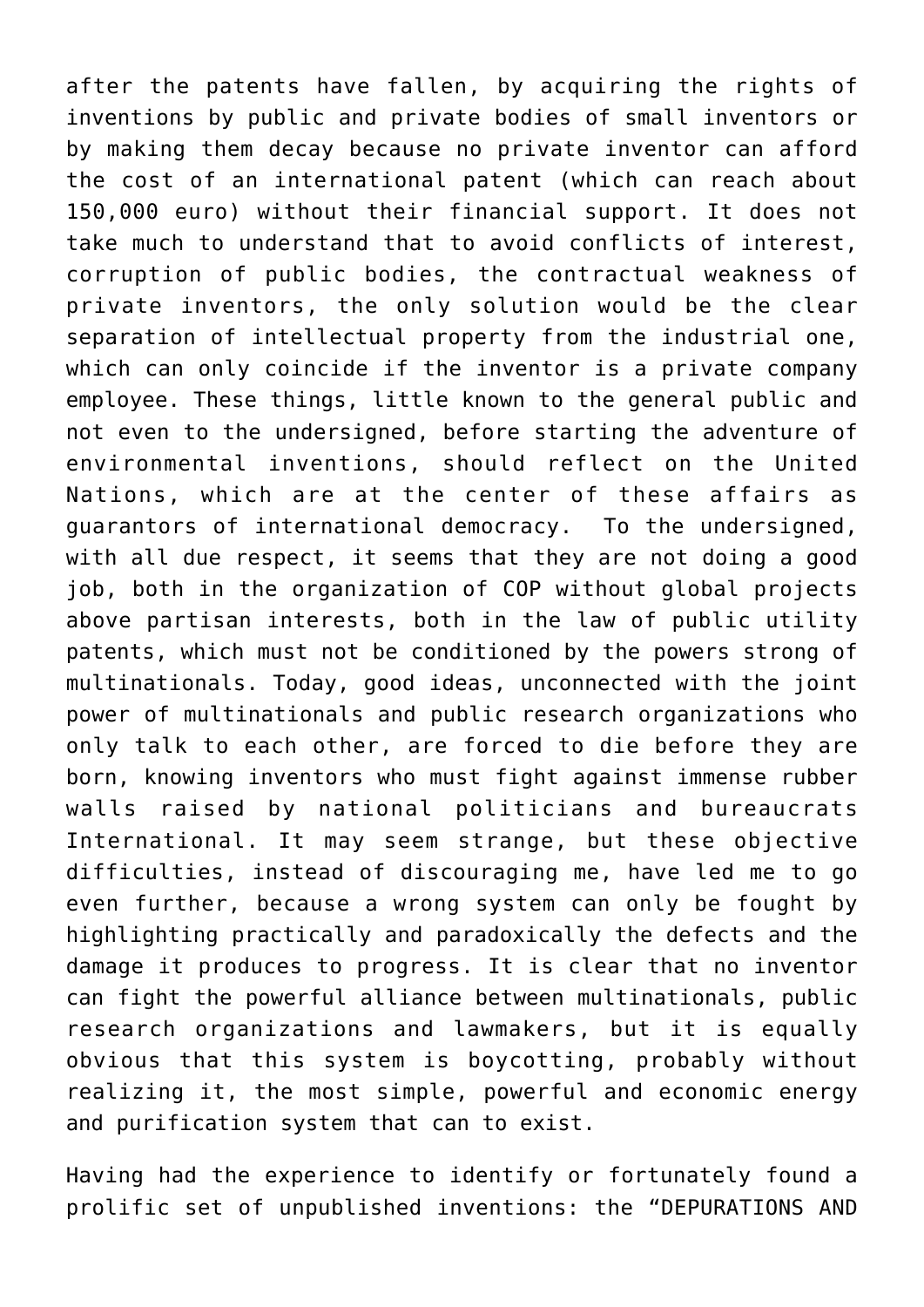ENERGY INTERACTIVE" between technology, water and air, the physical, chemical principles and biologically linked together in the same plants. While still today there are large water purifiers, large air filtration, large thermal systems that do not interact with each other, I decided to continue to develop ideas until the line exhausted. I have only paid National, European or International Deposit Fees without paying any fees to prove that the patent system is not working either at national or European or international level because it goes against common interests. Indeed, today, if patents do not develop authorized powers and do not follow the chains of current energy and purification systems, inventions are not being realized by anyone. In fact, despite the validity of environmental and energy projects, the undersigned has not received collaboration proposals from both national public organizations, both international ones, both by multinationals.

I do not speak the fox that by failing to reach the grape it says it is acerbic. Certainly I would appreciate the help of anyone who helped me to produce demonstration prototypes. I know that even the eye wants its part to make it clear to ordinary people, environmental associations, trade unions that it is in their interest to fight to have interactive energy and clean-ups all over the world not only for environmental problems but also to zero the energy bills and the fuel of the means of transport. Today, disinformation on interactive energy is total, despite the Internet, because brainwashing begins from elementary schools, teaching nature's love but not practical science principles to protect it until the emergence of the best universities in the world. I have sought the collaborations of all, above all, because it seemed impossible to carry out the entire path solely on a theoretical basis. Unfortunately, these collaborations have not been there. In one way or another energy path and purifying it has been concluded, at least on the principles of operation, which are very different from those used in existing systems, although I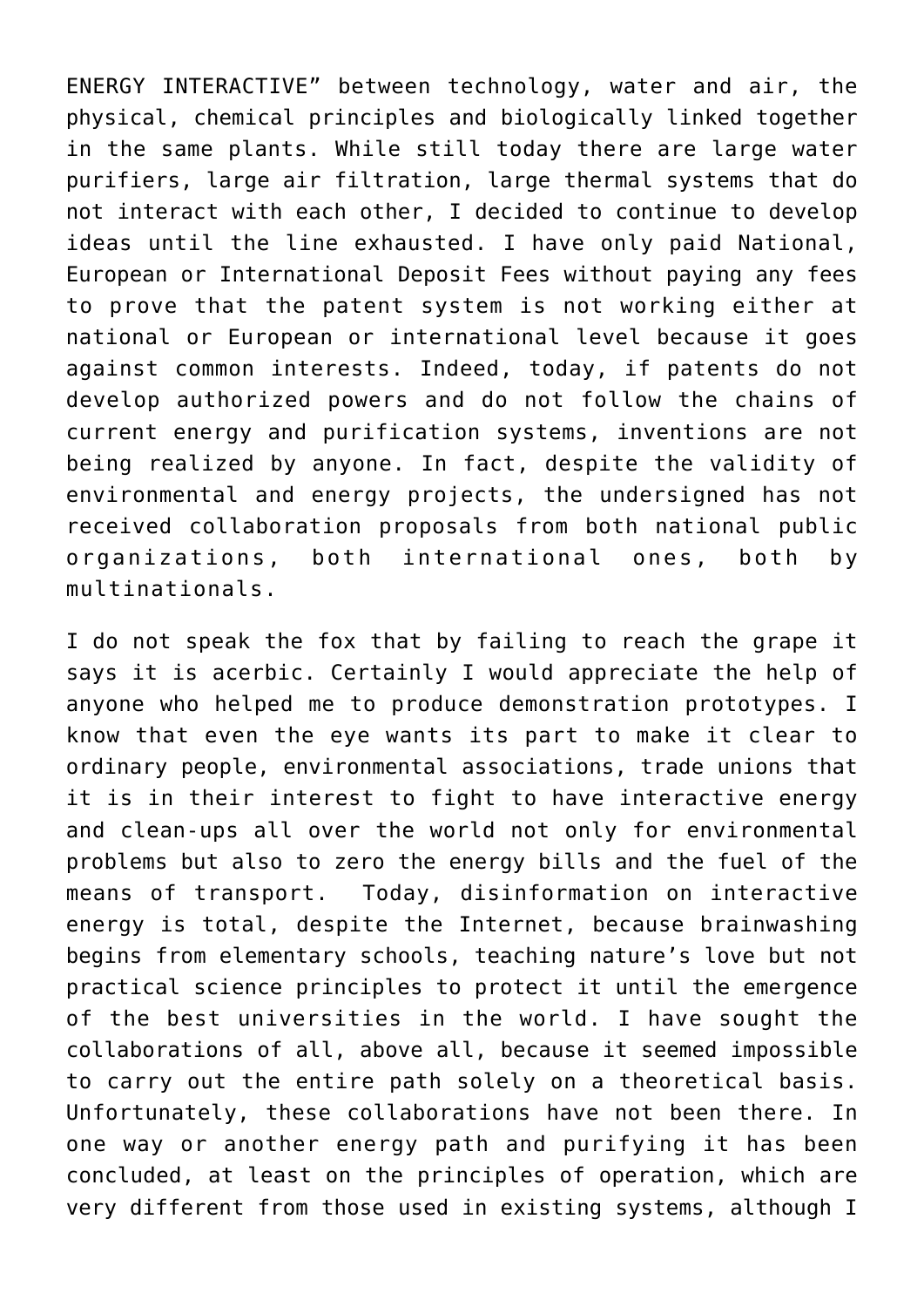use principles legislated for several centuries, such as those of Pascal, Torricelli and Henry. I do not need to prove anything because it is in the common interest that these solutions spread. Everyone has to do his part. I am sure that what I have deposited will work, although it will be necessary to refine the construction techniques and lighten the materials, especially if we want to transfer compressed hydroelectric power to land, marine, aeronautical and space transport. For these reasons, the last articles that the public are directed specifically to the international justice bodies and the United Nations. These patents are too important to be transferred to individual companies. They must be urgently made available to all if we want to stop global warming and distribute more equitably the world's wealth. Contrary to what one can think of, the key to democracy and progress is the transparency of design, above all, energy and environmental. The words of politicians, philosophers, and even of religions, fly, while projects remain as a Damocles sword over the head of those who ignore them, avoiding confrontation, no finance and no realize them. A project can not be ignored if it does not prove that it does not work. Especially if this project was designed by the designer or inventor to replace plants that have already proved not to work. A number of projects ignored above all, if connected, as in the case of the "SPAWHE" model, without explanations from the world's economic power centers, can be a denial to the world's population and the planet to have better living conditions. This would be a crime against humanity, aggravated by the fact that solutions designed by those who govern the environment do not even reach the level of sufficiency. Take for example the case of (C.C.S.) that does not neutralize the CO2 but hides high pressure to 800-1000 meters deep, which is only cost prototypes in many tens of billions and still do not decide to abandon it.

My work, posted on the website http://www.spawe.eu, did not cost even one euro to the world community. It takes into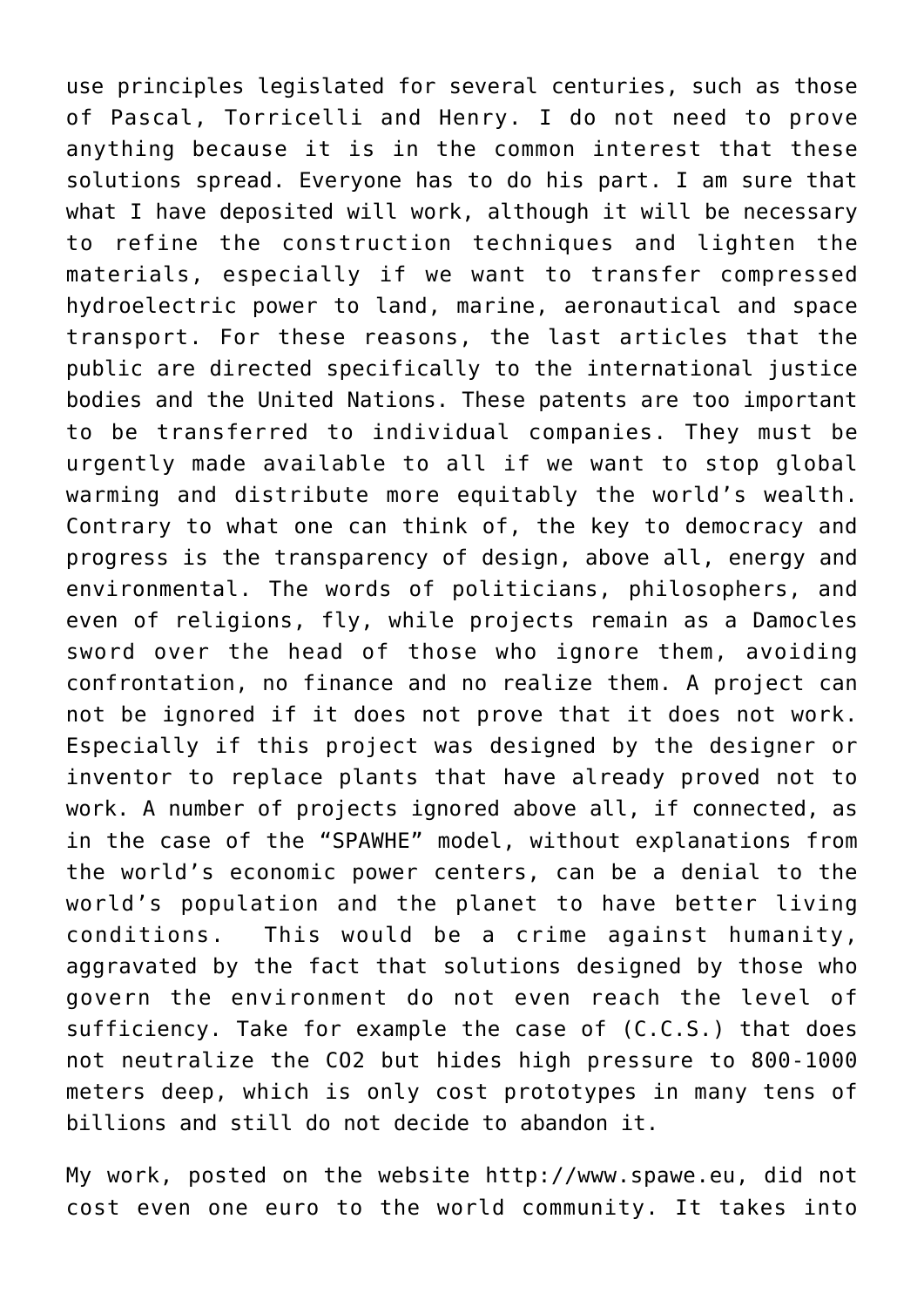account both the organization of industrial, agricultural, urban, lakes and seas, as well as the energy and purification systems that interfere better with these activities. At the United Nations I simply say: "A donated horse does not look in the mouth." Is not it better for them to have an alternative development model to discuss, improve or reject, taking responsibility going into details of the solutions, rather than going back to the COP24 with empty hands? It is not the fault of the undersigned if science and technology, applied individually, as has been done since the advent of the industrial era, are not environmentally compatible. From my point of view, it is fortunate that someone has studied an alternative and corrective model for energy and purification systems when the percentage of CO2 in the environment rose by only 45% and oceanic acidification by 30%. A further delay would undermine any restoration even by applying 100% interactive energy to the entire planet. Scientists know that acidification follows a logarithmic curve that is almost horizontal in the first stroke, but then it becomes impossible to stop it in the next stage. However, especially scientists and professors are silent interactive energy. Probably, it was offended that a mere retired, former technical installer of plants, had entered into affairs they deem their expertise. Instead, I think I've only done my plant design job, which can not be done without analyzing the reasons why current plants do not work, not to fail to respect those who designed them. I also believe that my plants could reduce CO2 from the atmosphere and re-alkalinize the oceans if we act fast. But I also believe in the economics of my systems: the interactive energy produced with water and air costs hundreds of times less coal. This news should also please the United Nations, or am I wrong? They have the right to have any doubts and make the necessary verifications. They have no right to keep silent because the interactive energy that cleans the fossil energy is now five years old and no one has ever responded, while that tablet has over two years and still pretend not to understand it.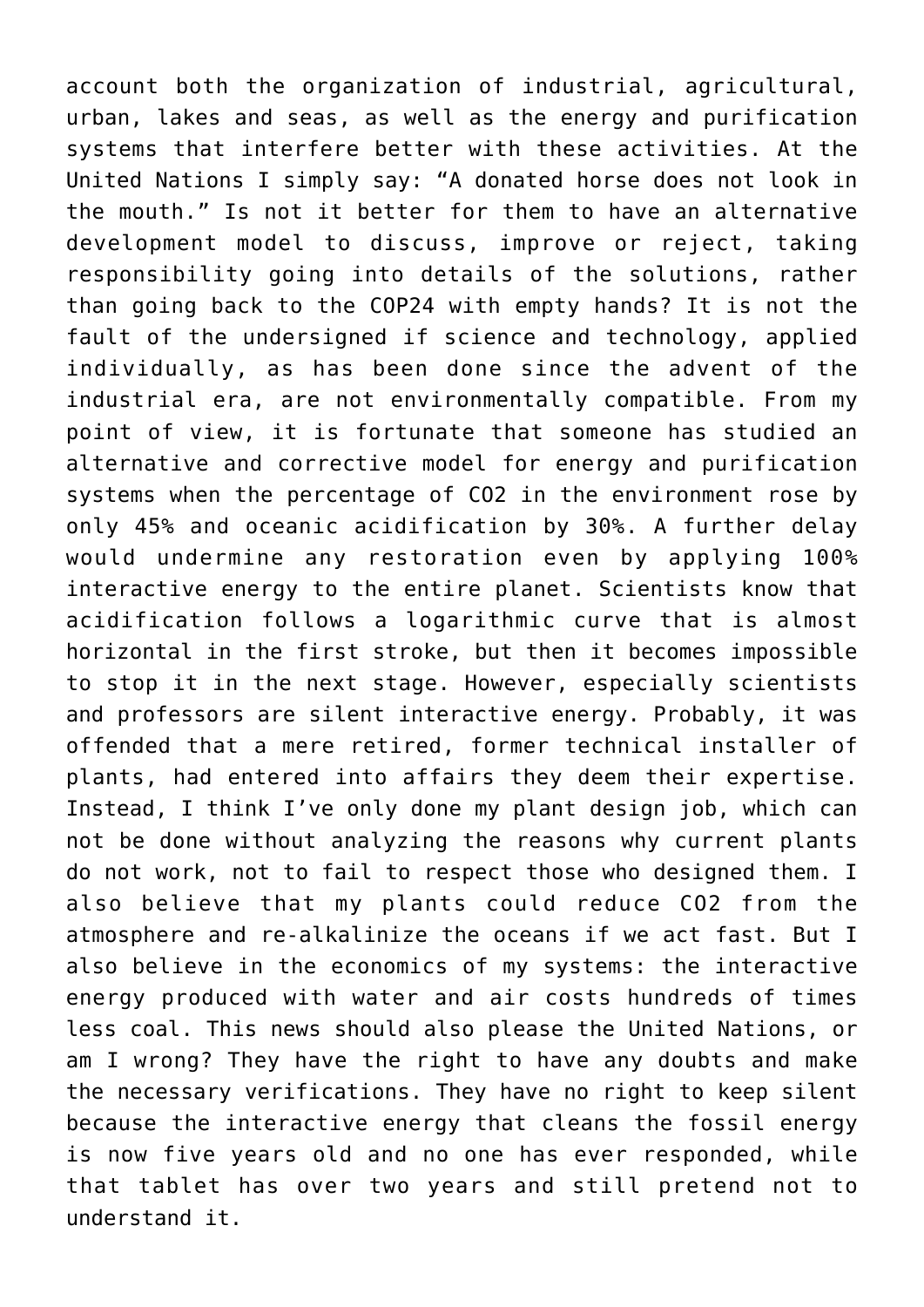If math and physics are not personal opinions, the power of a kinetic energy produces pressure on the surface of the flow through the fluid density. Therefore, heat does not center anything with 98% of the energy that has so far been produced. Do we have to wonder why science and technology have been stubborn to use heat to produce energy? Why science and technology did not realize that heat is not indispensable, it is also a useless passage. Therefore, its production is uneconomic? The same can be said for the use of gas, which having a density almost a thousand times less water, if it is not indispensable, it is necessary to produce energy through the circulation of water or another non-compressible and more dense liquid. If math and physics are not personal opinions, the efficiency of an energy system is calculated through the difference between spent and produced energy. The energy is spent to create the pressure and the flow of the energy fluid. It is produced using such pressure and brought into an organ that transforms linear energy into rotary energy that is connected to an electromagnetic current generator. To create pressure with a combustion gas, you need to buy a fuel and create an explosion in a combustion chamber. To create hydraulic pressure it is necessary to raise the water at a useful height Hu. Both systems cannot achieve 100% potential energy efficiency: equal to the fuel heat power in the case of gas and in the case of hydraulics; while in hydraulic systems equal to 100% of the lift pump performance. This is what was thought until now and nothing has changed with regard to the energy produced by the combustion gases. It has changed everything with regard to hydraulic energy, which can be achieved by recovering the same liquid that produced the energy and by circumventing the gravitational force, or, the static pressure of a pressurized tank with compressed air, by means of a pump with separate power supply to the impeller. Therefore, for hydraulic systems it is no longer true that the potential energy should be less than 100% of the energy absorbed by the pump, because by circumventing gravitational force and flow pressure, it is not the pump that raises the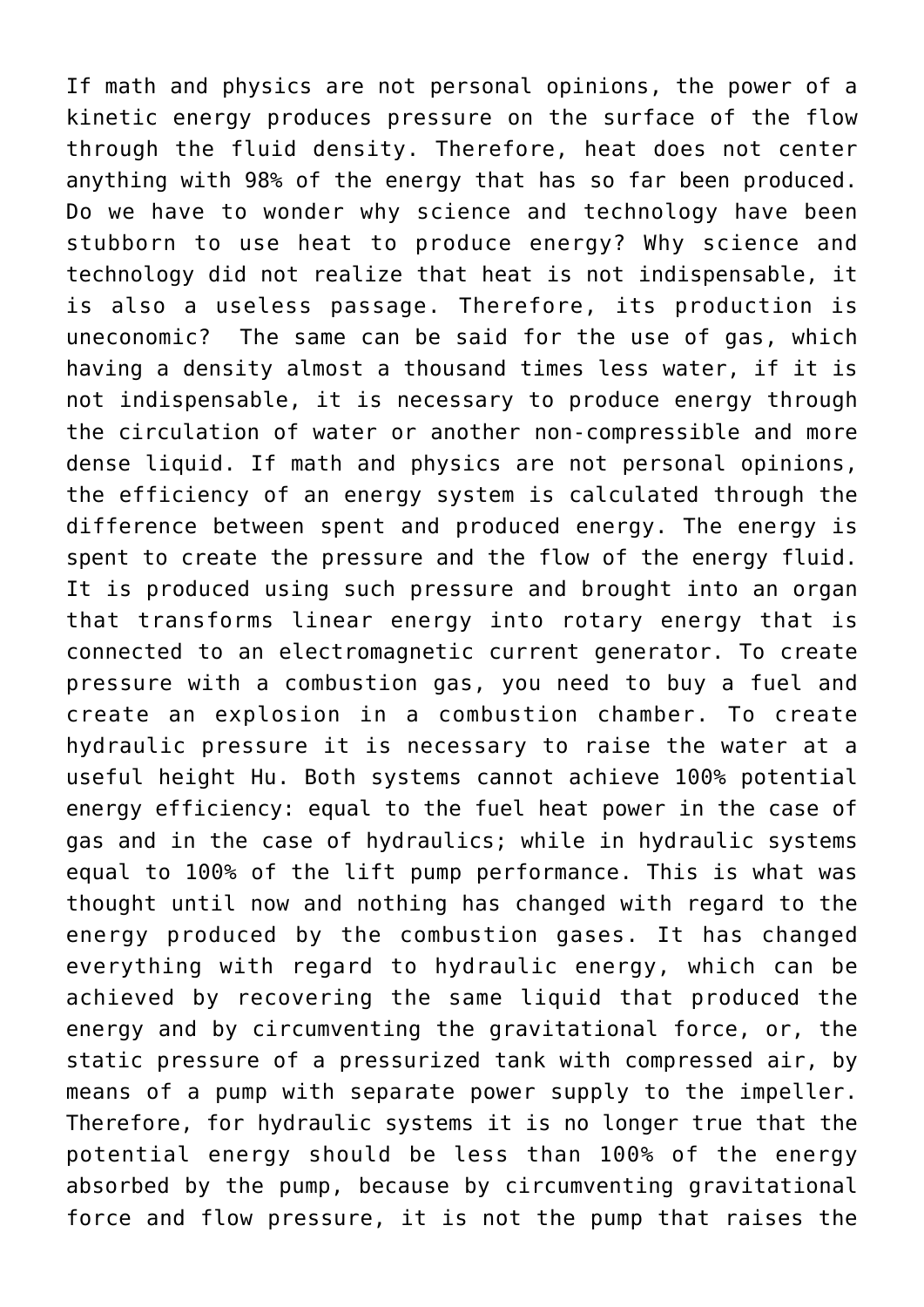water, but the principle of communicating vessels and the principle of Pascal, which cost nothing from the energy point of view.

With regard to the total efficiency of energy systems: using gas pressure, the energy source is the fuel heat power. The energy we produce in a thermal engine or through a gas turbine is about, 0.35, while in a thermal air turbofan is about 0.25. At these very low yields we must add the environmental damages caused by fixed combustion and land transport are limited to CO2, fine dusts, and SOx and NOx particles, while no air purification is possible for air transport, so pollution is total. While we could have planes and tanks against fire tanker flying without fuel.

In addition, what about the pollution that we are producing around the earth before gaining space? Various satellite launch experiments and rocket probes have created thousands of bodies that orbits around the earth, which can damage future spaceships. Before launching space systems that are unable to return to Earth with their own energy, I believe that I should study "spaceships greenhouse" which should serve as a base for the reproduction of a terrestrial system with artificial light that produces Carbon cycles, oxygen, and nitrogen, necessary for human life. The most logical solution is to try to produce energy with these elements, which would be an energy, protecting the environment. Men who would live in these greenhouses traveling in space should not even have the feeling of living in space, being such pressurized greenhouses at atmospheric pressure. In fact, it would be difficult to pressurize them differently, as they were built on the earth after the construction would be hermetically sealed and shipped in space with all men, animals, equipment, spare parts, laboratories, workshops, but above all artificial ponds, digesters decomposers of organic substances, linked to superimposed biological ponds, greenhouses of overlapping agricultural production, depurative greenhouses with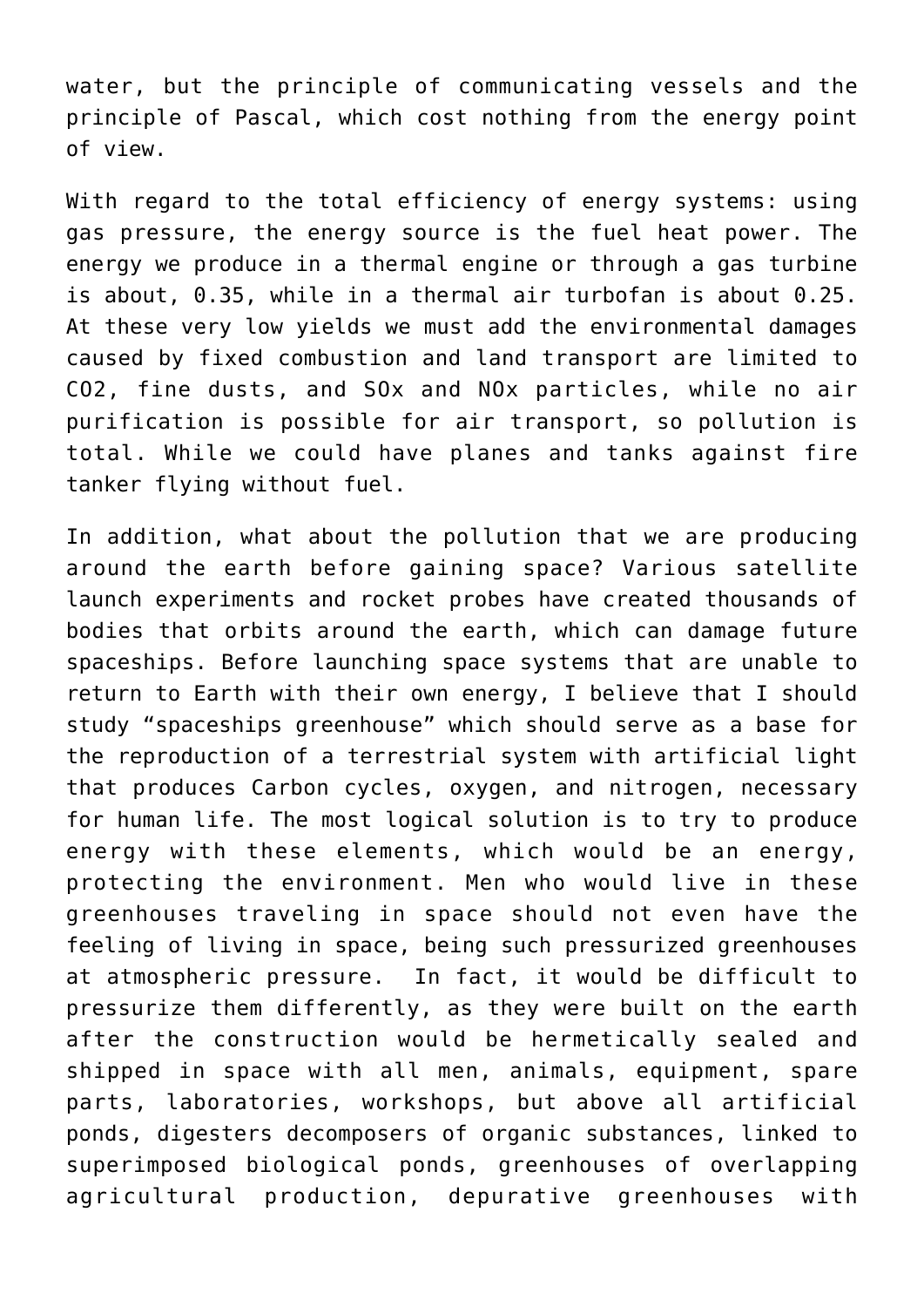oxygenated and alkalizing artificial rains. Finally, many full of compressed air tanks to navigate through space. These solutions are all technically possible, and are described on the website http: www / spawhe.eu, but at present, they have not even been realized on the Earth planet because science has never bothered to completely close the organic and inorganic cycles that open. As long as Newton's principles remain valid, thrust tunnels are a logical invention to travel in the atmosphere and space with cold-powered electricity, maximizing atmospheric gases or storing them in tanks, in case the trip is spatial. Even if, instead of pressurized hydroelectric power, another type of cold electricity is used that does not produce high-pressure gas or steam, thrust tunnels would also be equally useful But in the state of the art, other cool energies can not even be considered for this application, being bulky and low-yielding. Thus, the interactive energy between water and air would also serve in space. But NASA is also silent. It can be said that including NASA in the silent scientific international conspiracy of powerful against interactive energy, the circle closes perfectly (http://www.spawhe.eu/aerospatial-pressurized-hydroelectric-tr ansport-system/).

By using compressed air pressure on the water we do not use fuels, so we do not have the cost of them, we do not produce any kind of pollution in any ground or air plant, so we do not have to bear purgative costs. We only have to bear the costs of using energy-producing machines, which are far inferior to thermal machines for two reasons: we do not produce thermal shocks to the materials, we can use much higher operating pressures, produced in very small quantities by machines (turbine compressor pumps alternators). The greater part of the energy is recycled through the water which is always the same and the air trapped in a space with no exits, behaves like a compressed spring, providing energy to the water that circulates in one-way below of the air cushion, leaving the circuit only the water pumping it from the double supply until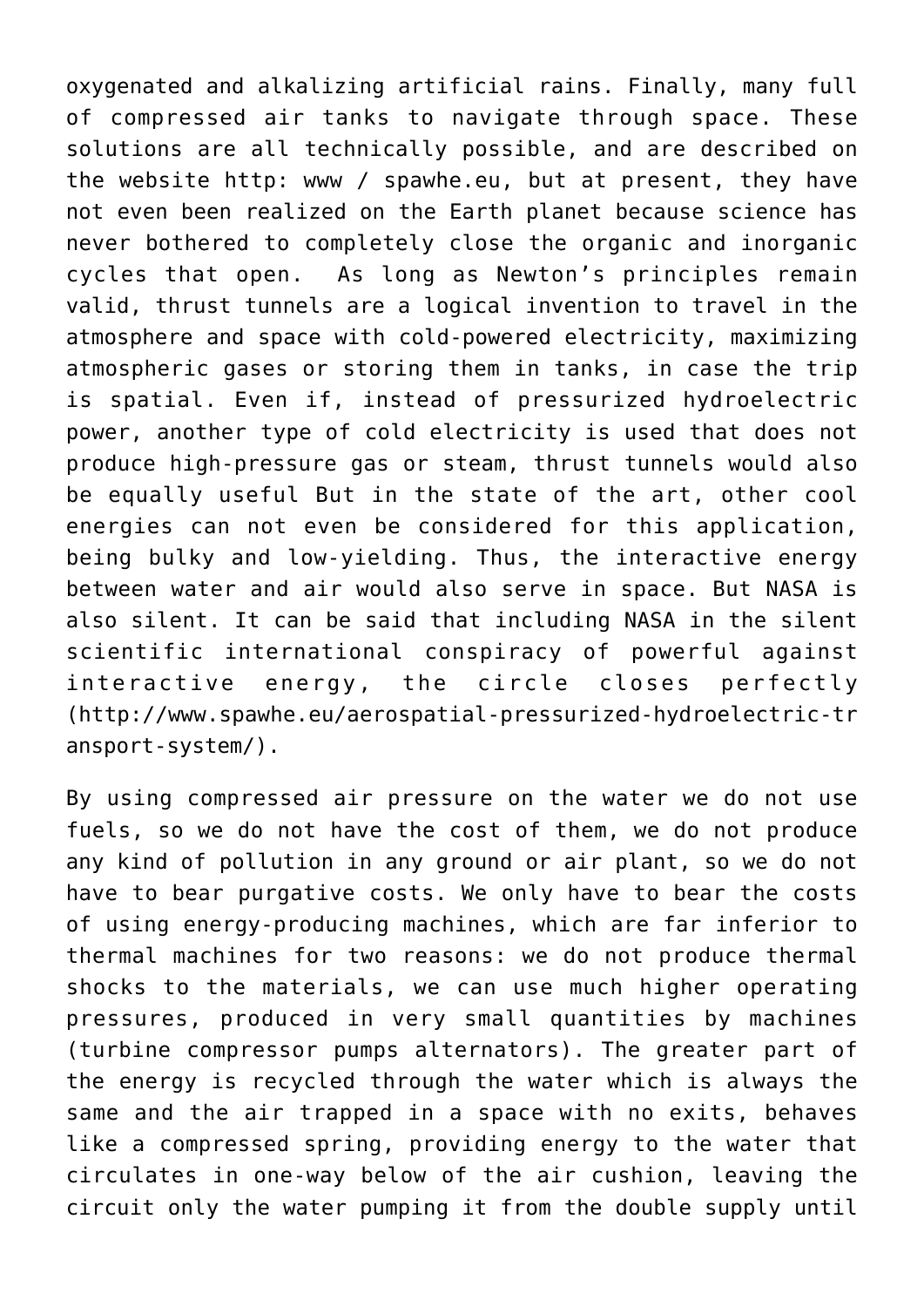the impeller enters the pressurized water recycling circuit, exploiting the principle of the impenetrability of the bodies. In fact, low pressure water would not enter the pressurized recycle circuit, entering from the second suction of the pump if at the same time no other water was released from the circuit that feeds the turbine. For the undersigned, the mistake that has been made since the advent of the industrial era was that it had not studied global water and air work cycles that nature has been using skillfully for billions of years for all applications human: chemical, physical, biological, macro energetic and micro energy. Just think of the wind energy moving the sea waves, the universal carbon cycle, and the micro energy that produces chlorophylline photosynthesis. Who has taken over in energy production has not put together all the processes but has only taken a tiny part to solve an immediate problem like that of a development of a pressure that produces energy, while those who took over in the purification systems have likewise, by limiting itself to the indispensable tightness, without ever analyzing inorganic and physical organic cycles to improve yields and bring the state of the environment back to initial start conditions before being used by humans.

Obviously, the facilities illustrated on the website http://www.spawhe.eu are different from those existing on the whole planet, simply because we use different physical principles. It is not obvious the silence with which they were welcomed. Half truths telling the various branches of science, politics and economics do not make a complete truth if manmade plants do not exploit hydraulic regimes favoring energy conservation: Pascal, Torricelli. If we continue to waste energy in land-based energy plants to waste water and do not exploit the principle of henry to purify water by producing energy at no extra cost, it is simply unconscious. If we do not take advantage of the tiny extra costs of pressurized hydroelectric power to extract from the environment the excess CO2 that stratify in the low atmosphere of the atmosphere by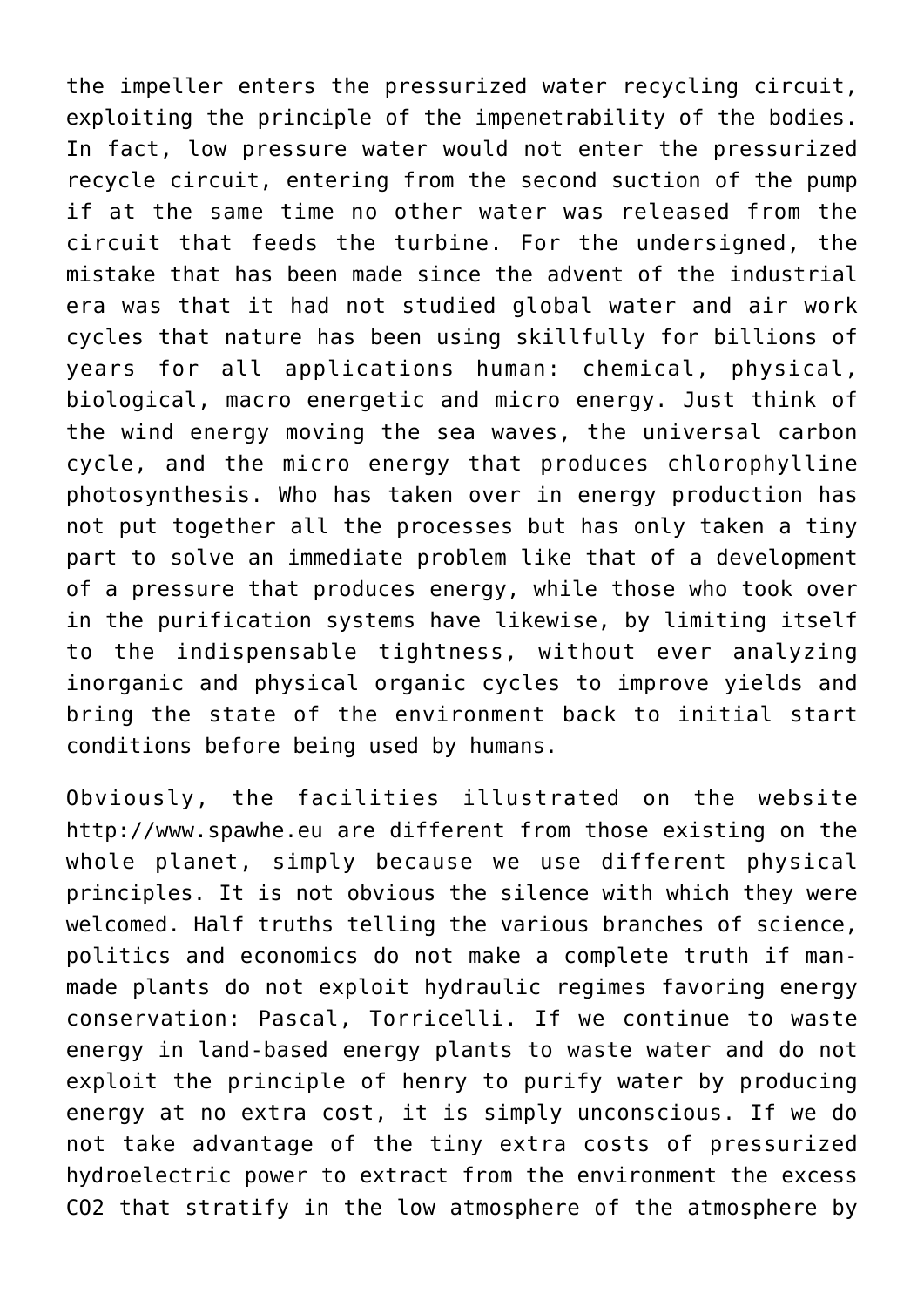producing carbonates in the waters, is another act of global incompetence. If we do not take advantage of the compressed hydroelectric power to clean all waters polluted by abusive discharges, chemical fertilizers used in agriculture, and grazing animals producing energy in wells, lakes and rivers, is another act of general incompetence. The same can be said if we do not escape from high water producing compressed hydroelectric power where floods are foreseen, because with the same plant water can be lifted into channels that lower the water level. Obviously, the same plants that would protect us from high waters would also protect us from droughts.

Who assumes the responsibility of denying that sea water can not be desolded in large quantities and at very low cost producing energy instead of consuming it ([http://www.spawhe.eu/sustainable-desalination/\)](http://www.spawhe.eu/sustainable-desalination/)? Who assumes the responsibility to deny that from the sea we can extract most of the food needs without acidifying it through artificial welling

(<http://www.spawhe.eu/artificial-welling-files/>)?

Who pays the damages of all that has been hurt by the 196 sovereign states, without any authoritative and impartial worldwide scientific co-ordination? Who are the culprits? Politicians, scientists, inventors, industrialists, economists; oppositions that have not sufficiently opposed; Justice that has not condemned enough; legislators who have not properly legislated; the churches who have not prayed enough; the scientific press that always prefers to talk about the problems and solutions of the powerful, never the alternatives of those who have no power? Certainly, if no worldwide public body and no NO PROFIT association supported words or funding projects on http://www.spawhe.eu, there is something that does not fit in the entire world-class leadership, but also in the opposition, who prefer to protest rather than support alternative projects. Do not they know that protests are making more funding available for current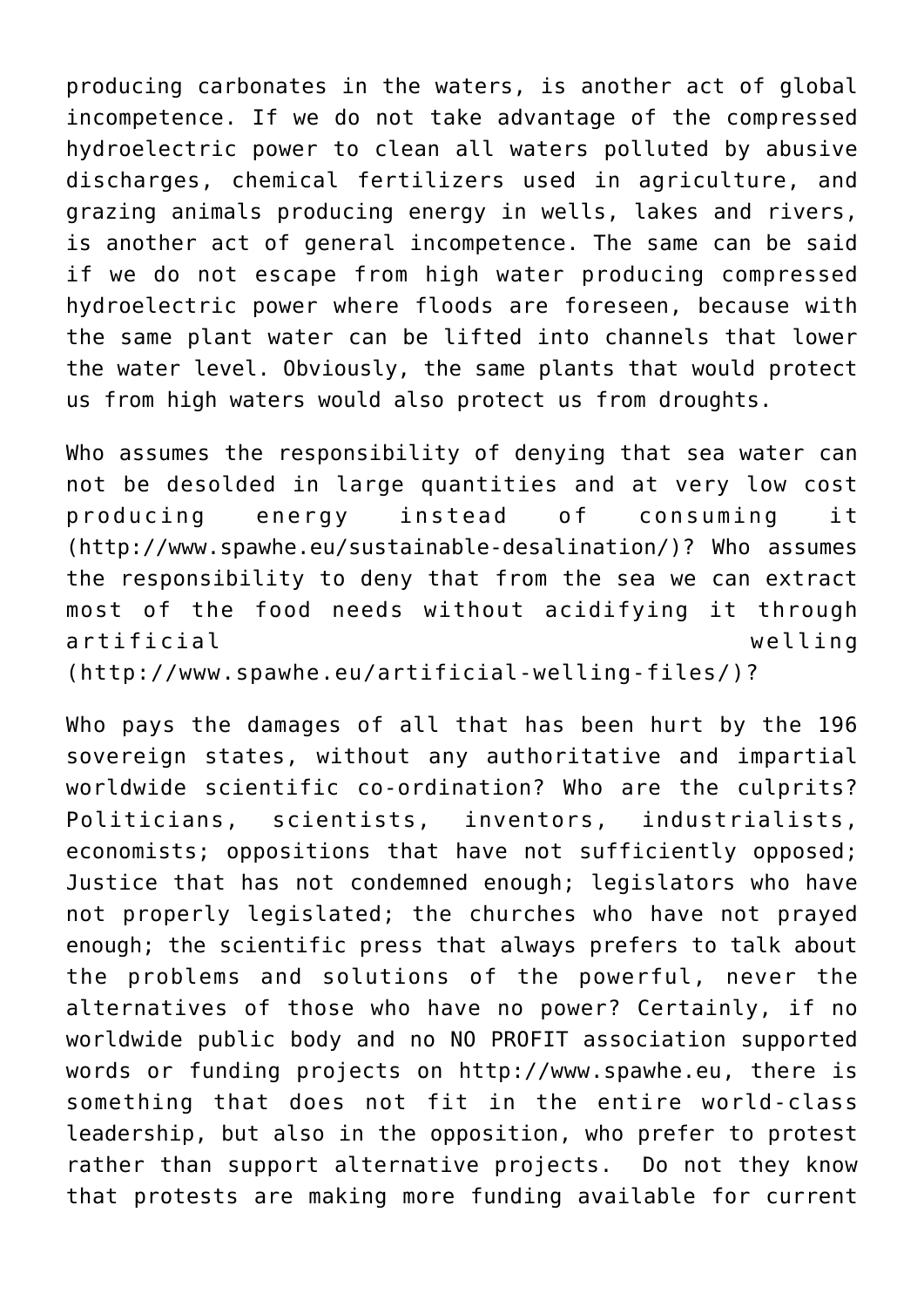environmental and energy solutions? For the undersigned many environmental associations and No Profit make a false opposition. How do they use the money they collect? Only to organize the protests? It does not make sense.

It is not just do not go to vote holding your nose, as the great Italian journalist Indro Montanelli said. If there should be NO profit associations, they must produce concrete projects that should be made available to all, and governments must recognize copyright to finance them, such as public research organizations. Those who do not produce anything useful and concrete should not receive funding or raise funds. It must be the projects and solutions that are made in the field to provide financing to inventors and designers through copyright, not industrial property. Thus, the current patent system must separate industrial property from intellectual property, which must be rewarded with the consent of users with the utmost transparency. Only in this way can free scientific work be created by the political and economic power centers that produce truly alternative projects such as those reported at<http://www.spawhe.eu>. It is obvious that those who have monopolized inefficient depuration and energy systems and who sell only words of good environmental propositions, without knowing how to design, face a development model such as that illustrated by SPAWHE.

Most politicians, who take credit for economic growth and employment in electoral campaigns, do not know where wealth and wealth come from. The wealth comes from private factories and construction sites, where the undersigned worked. The policy would have to administer the wealth produced while public research and legislators would have to protect the environment and justice so that growth would be healthy growth. Instead, public research bodies have sold their patents to private individuals and together have warmed the planet, poorly purified water and air, favored droughts and floods.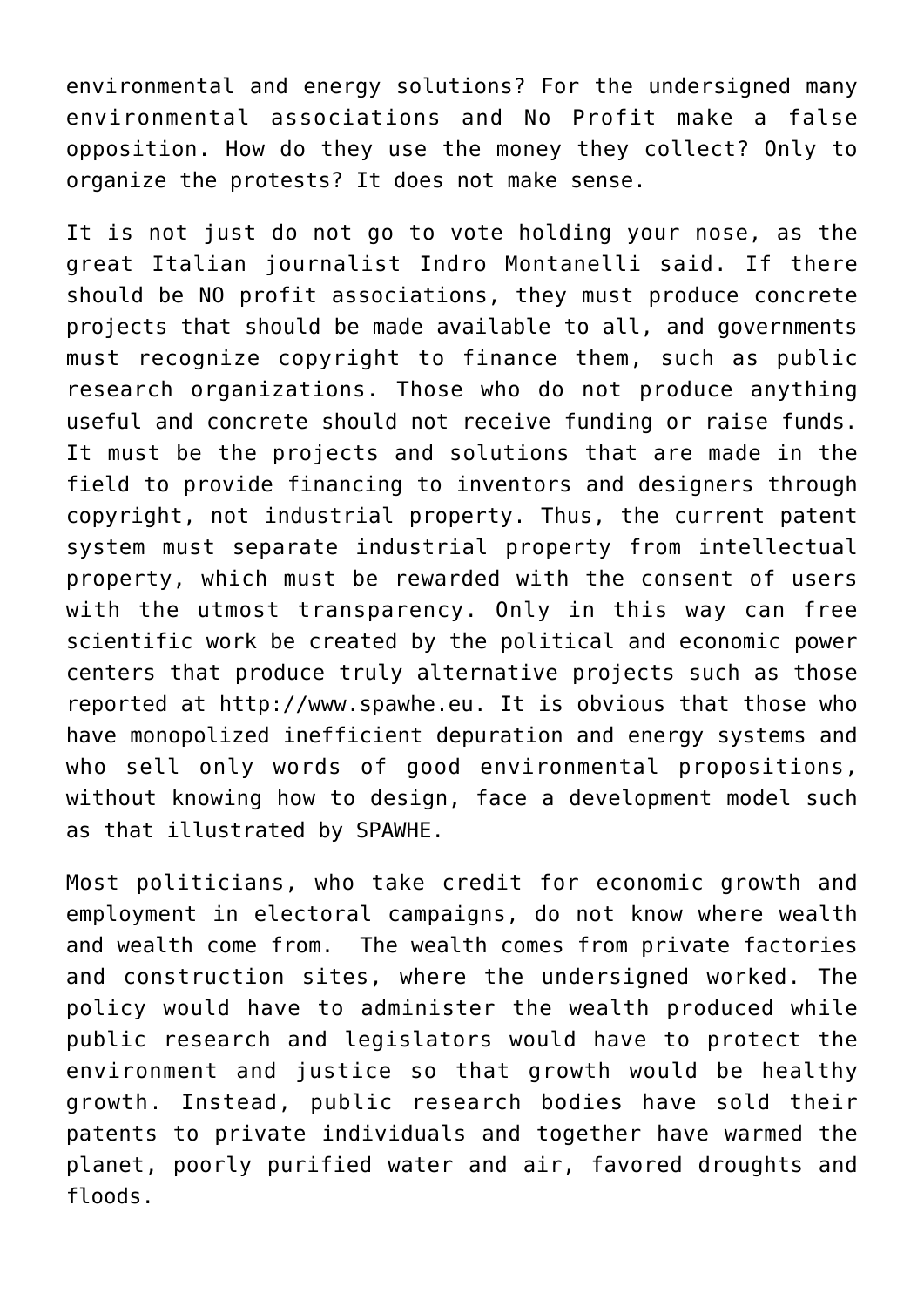What is the use of economic growth if public institutions contribute to the destruction of the environment by producing and distributing fossil and nuclear energies, or by encouraging inconsistent renewable energies? Who governs without global technical and scientific knowledge, can not realize that much of the growth serves to repair the damage caused by droughts, fires, floods and to buy fuels, which are all things that could be avoided with an interactive management of the environment.

Today there are public debts for large hydroelectric works that damage the environment and to pay for fuels that create even worse damage. Both energy systems do not serve, because energy can be produced at costs hundreds of times lower than the current ones without producing any damage but purification and alkalinizations collateral to energy production, simply putting together the right physical principles in the right place with the machines rightThere is the principle of Pascal to save energy and that of Torricelli to produce it without costs and there is the principle of Henry to purify in combination with the principle of Pascal, equally without energy costs. The only thing that was missing were small strategic inventions made by man to connect these three principles in very small and very large plants, which would always work the same way at all hours of the day and night, with any temperature, consuming only the machine wear.

The world's political and scientific institutions have been wrong on all fronts, allowing sick industrial growth, because despite having millions of researchers, they have not been able to identify the energies and the interactive depurations, however they continue to strut and take the merits of a sick economy that grows at a high rate only in developing countries that are copying the mistakes committed by industrialized countries, without having growth ideas matured by their managerial class devoid of experiences. While the industrialized countries are full of debts because they have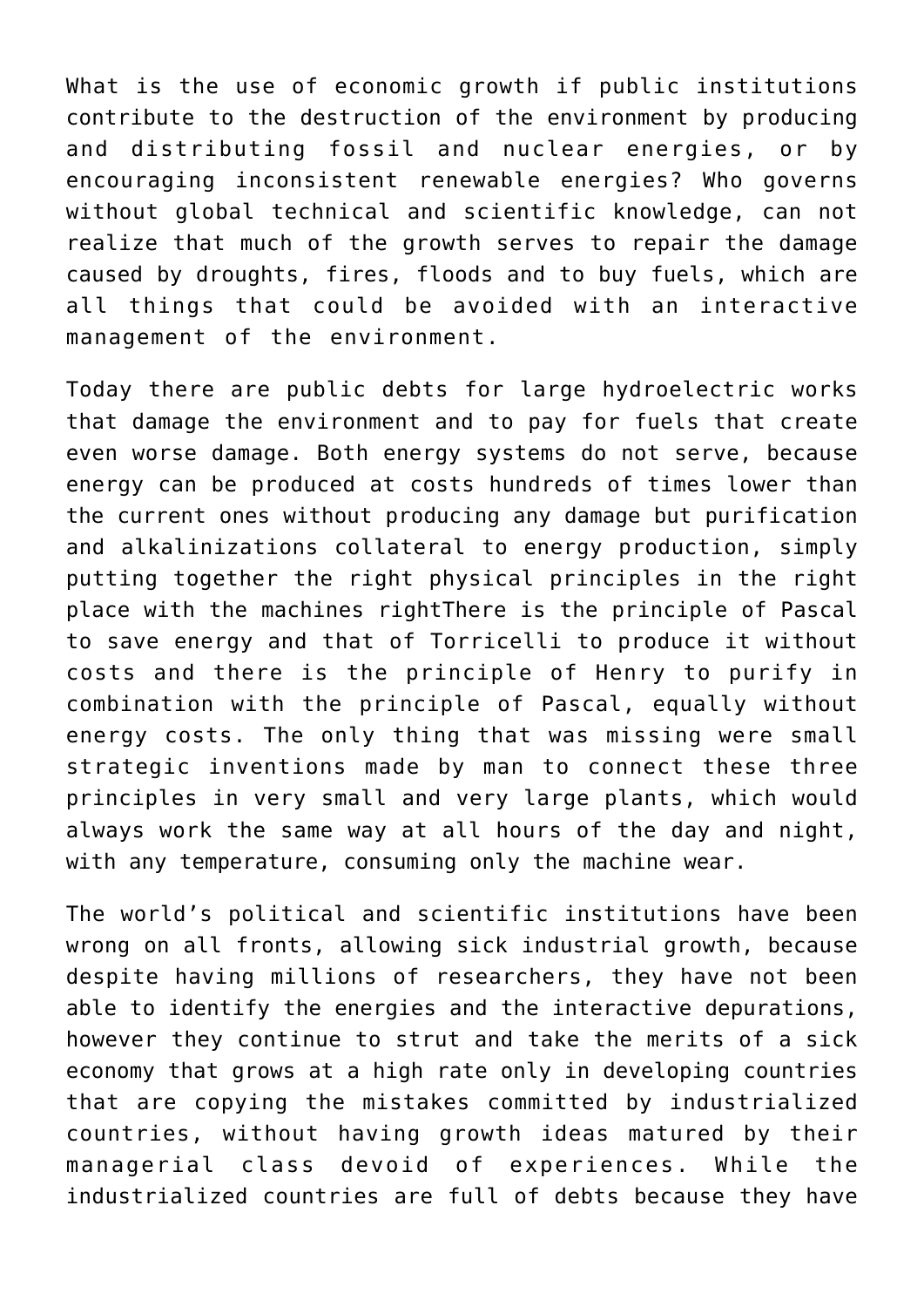not been able to create a model of sustainable development, which could arise only from the objective criticism of their mistakes. Not by their satisfaction. The undersigned is not pleased with the mistakes made by installing industrial and environmental facilities in a lifetime of work without having any decision-making power, but by doing such work, something has learned and at least retired, he hopes to be heard.

From an article on the Internet, I would like to point out the ranking of the ten most indebted countries in the world updated in June 2017: United States: 18.237 billion euros, Japan: 10.557, Italy: 2.407, United Kingdom: 2.345, France: 2.173, China: 1.684, Germany: 1.544, the Netherlands: 475, Belgium: 435, Austria: 305. A large part of these debts are due to unnecessary and counter productive energy and water distributions precisely because the interactive energies were not identified, which would have also purified the environment without distorting the territories. However, not even the world oppositions, formed in the same universities, believe in the purification and the interactive energies to renew the planet. I had to create a website that also speaks in English, having lost all hope of response from the Italian ruling class. I had to realize that the whole world is a country. No one in the world has the courage to investigate thoroughly to stop a world development system that is wrong by the foundations of basic energy and purification principles. The current ruling class, like that of the past, having failed to understand the importance of the principles of Pascal Torricelli and Henry, has not even guessed the renewable energy that are cumbersome discontinuous and with very low yields, that at most, will be able to approach the current yields of thermal energy, but not even remotely to that of interactive energy, especially compressed, in fixed and mobile versions.

As Archimedes said: "Give me a leverage and I will raise the world", I allow myself to say: give a simple pensioner (who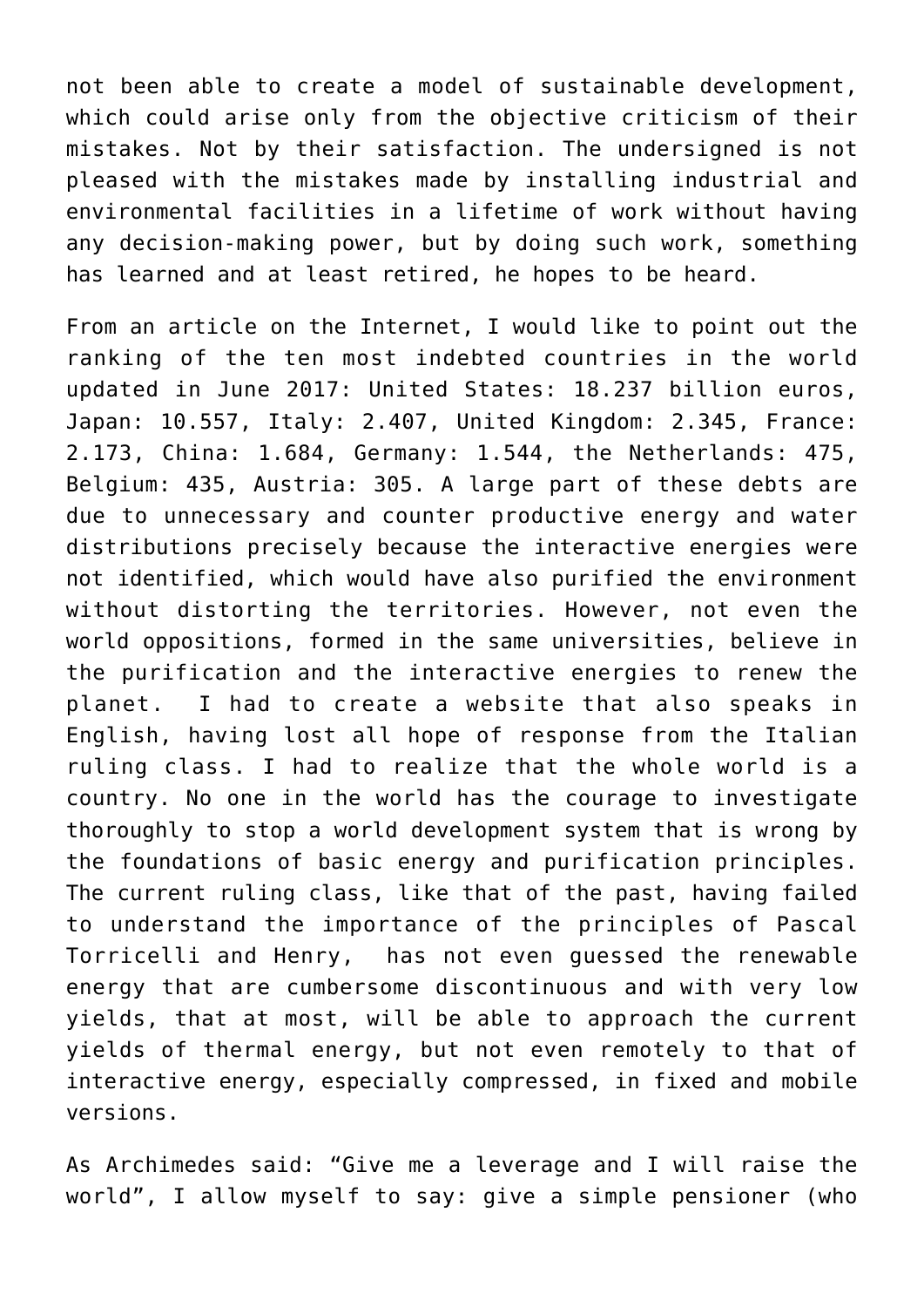does not claim industrial property) some funding and will show you practically what he has already written theoretically: "How to save the world from pollution, global warming and world public debt in every corner of the earth. "The demonstrators scaled cost less organization of COP24. Will is power. The projects are ready for a long time. In a year could be made prototypes of nearly everything. If the pumps work with the separate double power supply up to the impeller, all the systems patented symbolically by the undersigned will work. I speak of symbolic patenting because the legislators have made sure that those who have no money are not granted copyright. Even these inconsistencies must be reported to be improved, otherwise no one notices it. I hope that some Nobel laureate of physics centenary, near death, who has nothing to lose (like myself), it is decided to recognize the mistakes made in the underestimation of the exploitation of the principles of Pascal, Torricelli, Bernoulli, Henry, and at the same time, explain to the world (since I am not believed) for which reason such pumps should not work. Instead the Nobel is are silent: who have had have had and who gave have gave. Meanwhile, men pass, including scientists and inventors, who could change things (if they had the courage to go against the current), the world population is close to nine billion and environmental problems are increasing because the technologies that are developed do not interact positively with the environment.

We do not know that all the centrifugal pumps work one-way because on the suction side the rotating impellers create a depression that allows the fluid to enter, due to the increase in speed at the center of the impeller (Bernoulli's theorem), which in the same impeller does pressure increase towards the periphery because it widens the passage surface, explained by the same Bernoulli theorem? We do not know that with multistage centrifugal pumps, with closed impellers, we can reach pressures of 100 bar? If we divide the pump supply into two or four parts until it reaches the impeller, the separate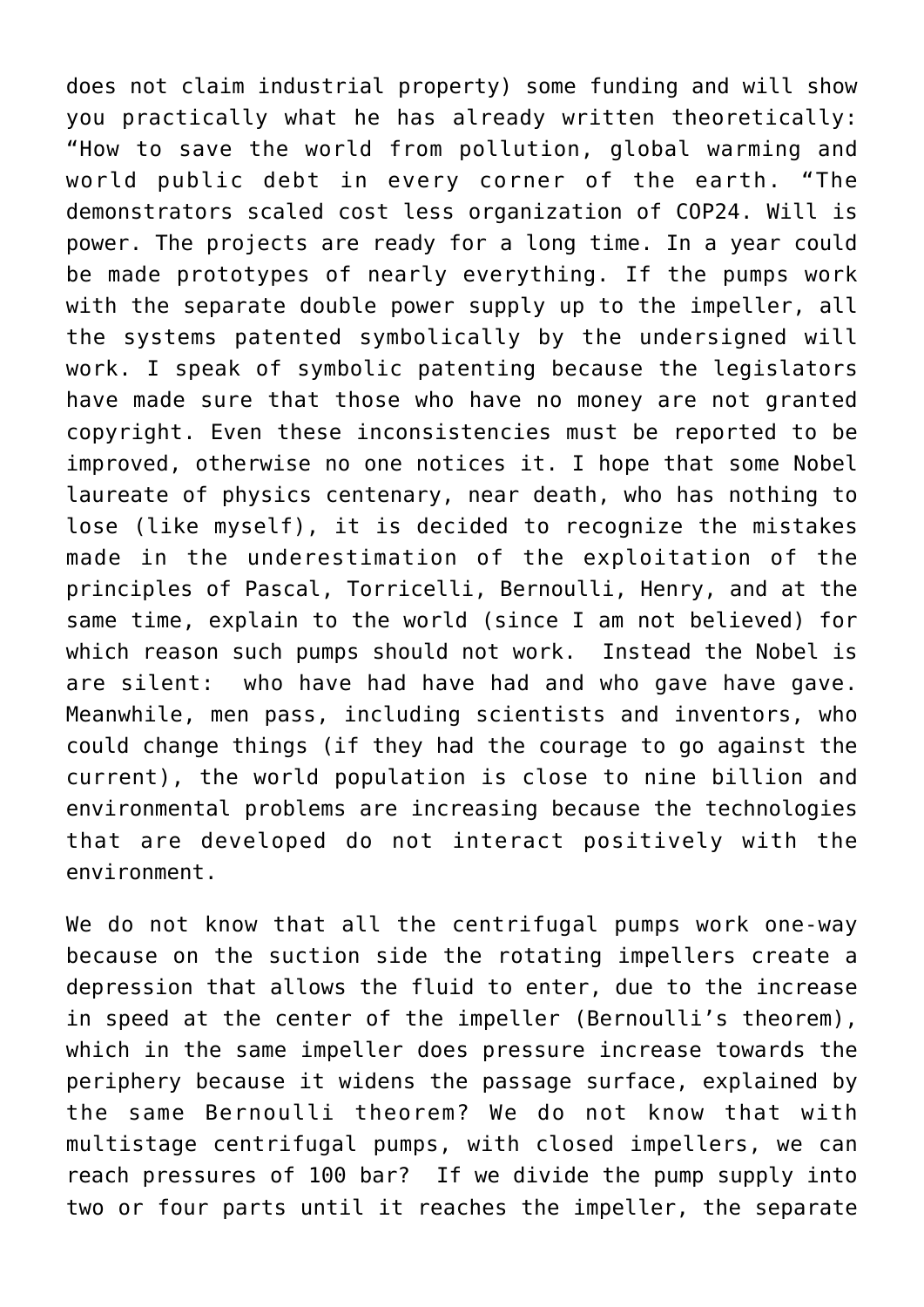inlet flows become a single flow inside the impeller because the rotation allows the alternate inlet in the same quarter of the water impeller with different pressures. . Therefore, at the outlet of the pump we have only one flow and one pressure, which is that of the Pascal principle. As a consequence, we can insert in a pressurized recycle circuit at very high pressure of the water or hydraulic oil in low pressure, simultaneously expelling the same quantity of water or oil from the pressurized tank that receives the flow, in high pressure, water or oil that has entered low pressure. By passing this flow into a multi-impeller pump, or into a gear pump used as turbines (powered in reverse) and turning all the pressure energy into kinetics, which allows the alternator connected to the turbine to reach very high rpm thanks also to gear transmission ratios, we can produce all the energy we need in a fixed and mobile version. We have an immense energy gain in the alternator, because the water or oil pressure that passes in the pump used as a turbine, does not provide the pump but the cushion of compressed air placed in the highpressure liquid recycling tank, which acts like a spring. Therefore, not consuming energy, due to the fact that the water or oil, which are incompressible, circulate one-way in the volume of accumulated liquid with the low prevalence of the circulation pump with the double separate supply (which works with a balanced load in suction and delivery), without compressing or expanding the cushion of compressed air, controlled by level probes of the liquid accumulated in the tank: "If the level increases, the revolutions of the circulation pump are reduced by an inverter, if it decreases, they increase".

With current technologies, modifying only the way of feeding the pumps and using the current pumps as turbines at the outlet of the pressurized tanks, according to the pressures used we can produce energies tens or hundreds of times higher than those absorbed by the motor connected to the pump. It depends only on the pressure of the compressed air that is not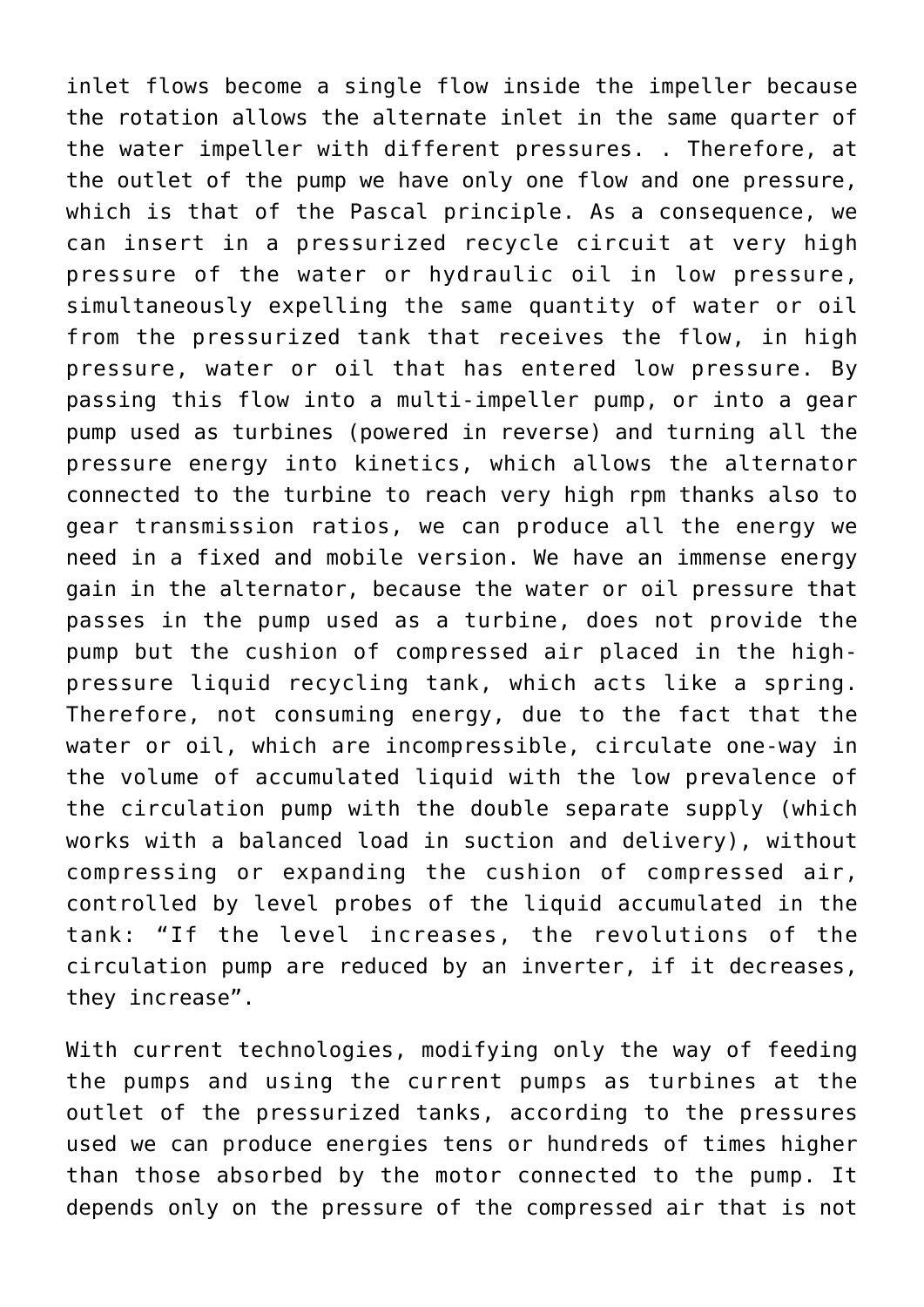consumed, apart from the small part that dissolves in pressurized water or oil. We must not forget that the current multistage pumps are used to pump water up to a hundred bar, but if we use them as turbines, that is, as pressure dissipators, they can work at much higher pressures, such as gear pumps that already work at 500 bar. Therefore, we can use pressures much higher than one hundred bars and achieve energy gains thousands of times higher than those allowed by current energy systems, which at best amount to 35% of the lower heating power of a paid fuel. With compressed air we can reach very high static pressures (above 2790 bar), but if we stop at only a hundred bars allowed by the current state of multistage pumps usable as turbines, we can already say that the hydroelectric plants pressurized with the compressed air without fuels and without pollution, have the potential to be at least 2.5 times more powerful than thermal energy, only on the basis of the ratio of operating pressures that can be used to the current state of the art (100/40). Because in a combustion chamber of an engine does not exceed the pressure of 40 bar. If we consider that the fumes do not circulate but a liquid with an average density 800 times higher than the fumes, with the same circulating flow rate, we have a deliverable power up to 2000 times higher. But these plants are also cheaper practical and less cumbersome, not needing distribution networks to be fed, nor of fuel tanks, among other things, bought at a high price. The means of transport will not need to stop at the distributors along the roads or at intermediate airports to fill the tanks. While the ships will not need big tanks for fuel stocks.

It is evident that the science of world physics, which has made great discoveries, has also made the grossest error that it could do from an energetic and purifying point of view, since the advent of the industrial age, and is the real global warming, as well as nuclear disasters and atomic bombs. This science has been super rewarded by the powerful of the Earth and culture with many Nobel Prizes. Nobody noticed the errors.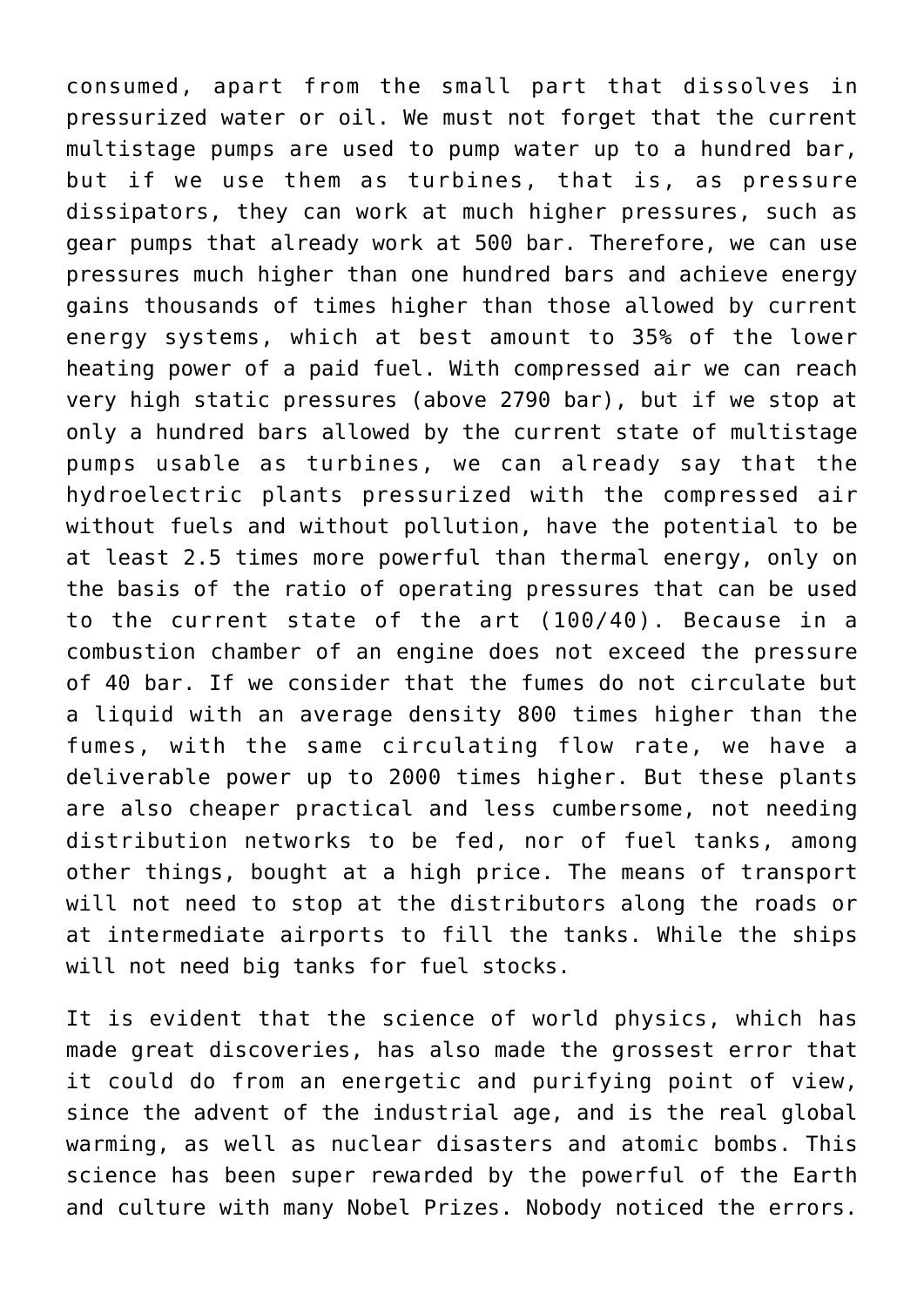To err is human, but the undersigned sees no repentance.

As a simple installation technician I did not want to criticize science but to give it a hand, because in my long activity I saw only industrial, urban, agricultural, energy, purifying, badly designed and with interrupted purification cycles, which in my opinion instead , they could continue planning them differently, or simply expanding them. I thought that my reasoning, which always accompanied my patent deposits, was accepted by science as constructive criticism; from environmental associations as a technical support to their protests; from trade unions as new job opportunities. In fact, if the cycles of industrial processes, urban, agricultural, energy and purifying aspects were expanded, as well as having cleaner water and air, we would also have had more jobs. I did not expect to be understood by entrepreneurs who see environmental aspects as a tax to pay. Not their fault, because they have to compete on production costs even with companies that do not respect the laws.

In fact, for me, the environmental systems must be designed with interactive solutions, self-purifying, precisely to prevent those who do not respect the laws and also to purify the pollutants, which for logical reasons can not pass through specific purification plants. Public planners and legislators can not unload their planning inefficiency on businesses and citizens, imposing only emission limits, limiting urban traffic and things like that, but they must do so through structural works that are scientifically organized in the territory, which would automatically purify the environment for 95% of world pollution. Only companies specialized in chemical production must be regulated separately. Regarding the energy to be used in industry, transport, construction sites and urban public research worldwide should not have given free will to producers and the market, but intensify the research at 360 degrees, because the energy clean and sustainable has always been close at hand. It could not be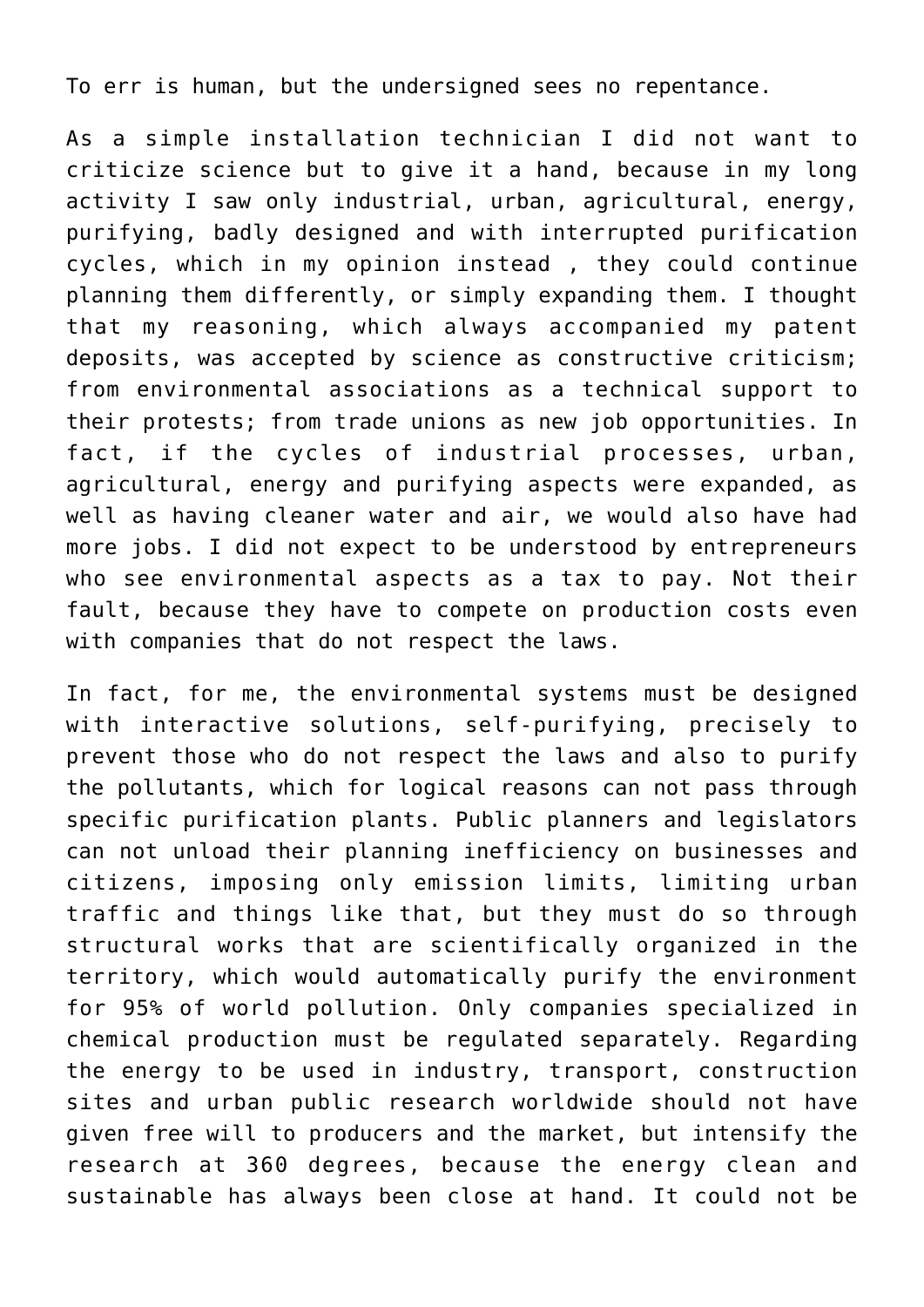identified by the separate application of individual thermodynamic, chemical or nuclear principles, which transform matter through processes that can not be closed in small plants. The world's public research bodies have failed dramatically their task because not having done the research path of the interactive purification that has done the undersigned with only reasoning, they could not even get to the conception of the interactive energies. Instead, they unexpectedly turned out to be much simpler, cheaper and less cumbersome than current energies, because not opening thermal and chemical cycles, they do not need to close them.

 The state of the art of interactive energies is advanced only virtually, assuming the previous patents are working, improving them and integrating them with the subsequent ones. The result is shown in "New Home page" of http://www.ppawhe.eu, while the details of the final patent deposits are shown in the following pages. Energy comes directly from the purification systems, purifying water and air together, after the capture of fossil energy combustion fumes. On this topic there are at least about fifteen national patents that have been used to prepare four international patents, which have not been taken into consideration by the global environmental and energy sciences, leaving patents deposits to decline ([http://www.spawhe.eu/european-environmental-competition/\)](http://www.spawhe.eu/european-environmental-competition/). However, the studies carried out on the purification of water and air together led to the study of the already known physical principles of Pascal, Torricelli and Henry, which allowed to go beyond the initial objectives, albeit only virtually, because those who they are the real culprits of global warming now they are dead while the public and private heirs do not respond. The undersigned had no choice but to publish all his work and to resort to the International Courts of Justice, through open letters so that the truths come out in everyone's interest, including the errors of the undersigned, if they exist, not having been able to do any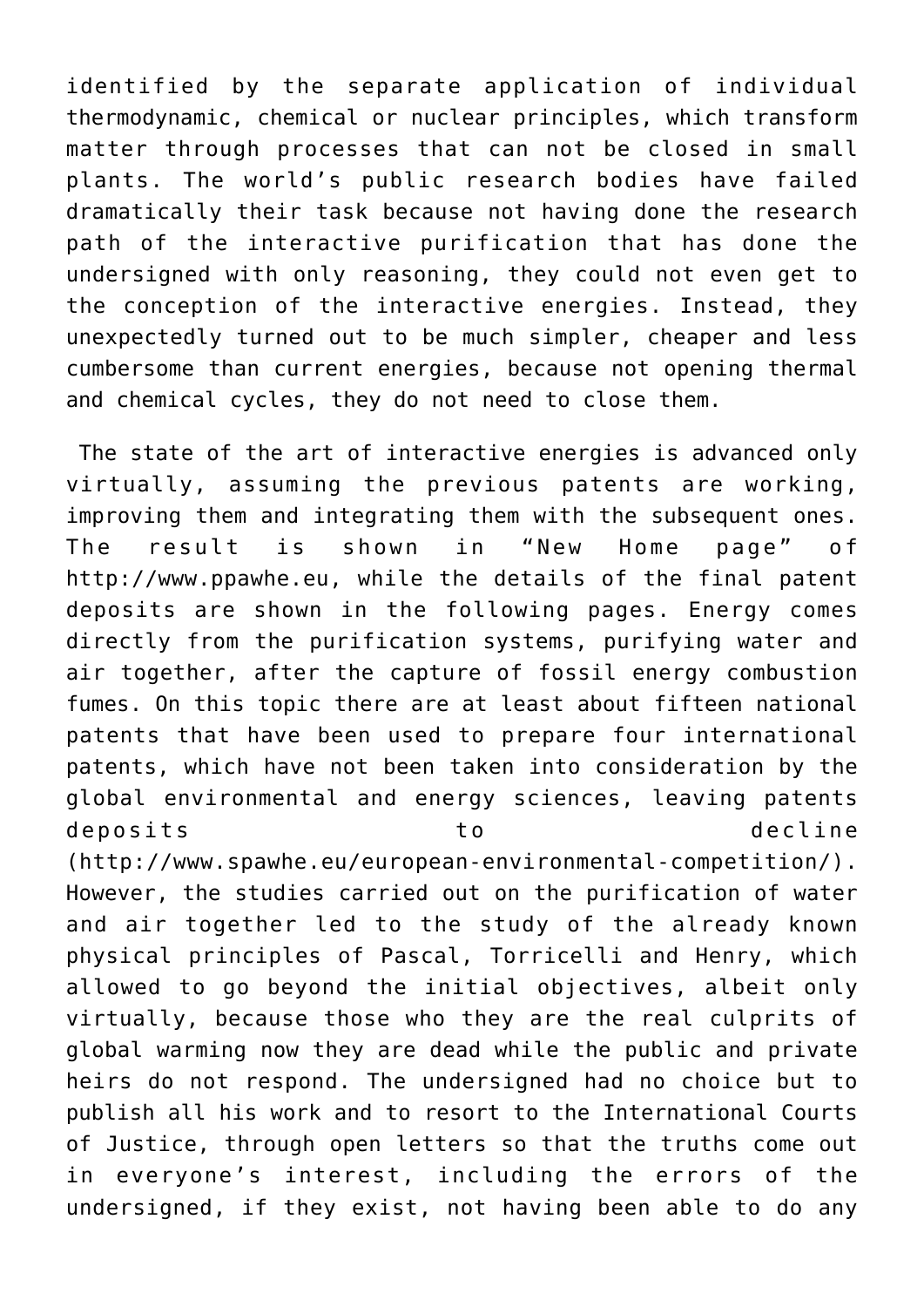experimentation .

 Everything I have published about the energy of the future is much simpler, more rational and more efficient than what was imagined and published in science fiction movies. They referred to the progress of NASA and the eternal hopes on the nuclear sciences, at the highest technological level, which certainly produced economic growth, of which all boast. I say that the growth would have been the same and even higher, but with less costs and less environmental disasters, if someone had anticipated the one hundred year old in the invention of the pump with the separate double feed up to the impeller and the pneumatic hydraulic or oil or pneumatic hydraulic circuits connected. This could happen because all the necessary machines had already been invented. Therefore, we can say that we have polluted and heated the planet unnecessarily, without saving even from an economic point of view.

But nobody wants to talk about these things. Probably, even filmmakers would be disappointed, if clean energy had no secret formulas and could be produced in every corner of the earth, even in every modest dwelling in a desert or an igloo of the north pole. Science fiction movies should be filmed again. We would return to the old Italian Neorealism of the 50s, where the protagonists are not the powerful but the disadvantaged classes and the non-professional actors (as the undersigned). Certainly the fans of Ferrari, McLaren, Mercedes and aeronautical patrols of supersonic aircraft would be disappointed. Much smoke and smog and little substance in the light of facts, because compressed hydropower as well as clean and cheap is also more powerful.

I read these days that Sergio Marchionne will again bring Alfa Romeo into Formula 1 from 2018. I have loved Alfa Romeo as a company, not as a car, because working for seventeen years, he taught me to rationally connect the work cycles to production plants. If I left Alfa Romeo, it was because I had realized that the knowledge of the organization of industrial work was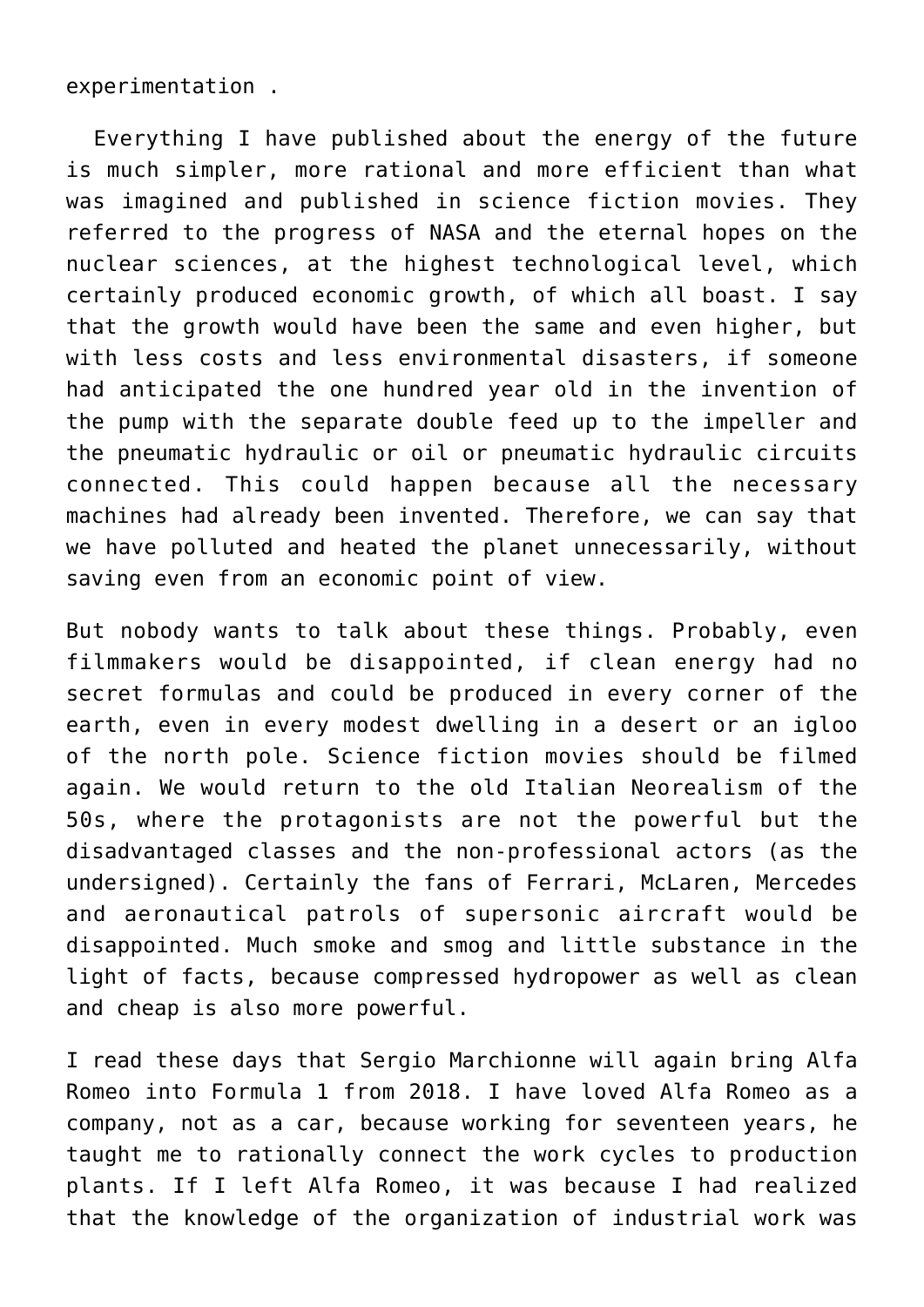necessary to rationalize environmental systems. Without this experience, I would have had no hope of finding and finding where the interactive energy between the water and the compressed air was hiding, which led me to invent a hydropneumatic or oleopneumatic engine that could be used in a few years, even on cars. certainly more powerful and economical than the thermal one. Unfortunately, the industrial and environmental world are at the antipodes. Environmental scientists, specialized in individual disciplines, can not understand that through the simultaneous organization of several work cycles and more machines and plants we can identify new environmental solutions and multiply the purification and energy potential, while industrial managers can not understand that if they were not able to design a clean engine, it was because they did not extend the organization of the work cycles to the purification, but only to comply with the regulations. Most of the world inventions arise from the organization of work to lighten the work of man. For the environment and energy we had to think about it: "The inventions should have been used to lighten the work of nature, increasing its energy and purifying productivity, even without understanding all the details of how complex processes like photosynthesis and universal cycles of carbon and calcium works" (Most of the world inventions arise from the organization of work to lighten the work of man. For the environment and energy we had to think about it: "The inventions should have been used to lighten the work of nature, increasing its energy and purifying productivity, even without understanding all the details of how complex processes like photosynthesis and uiversal cycles of carbon and calcium works" (Most of the world inventions arise from the organization of work to lighten the work of man. For the environment and energy we had to think about it: "The inventions should have been used to lighten the work of nature, increasing its energy and purifying productivity, even without understanding all the details of how complex processes like photosynthesis and universal cycles of carbon and calcium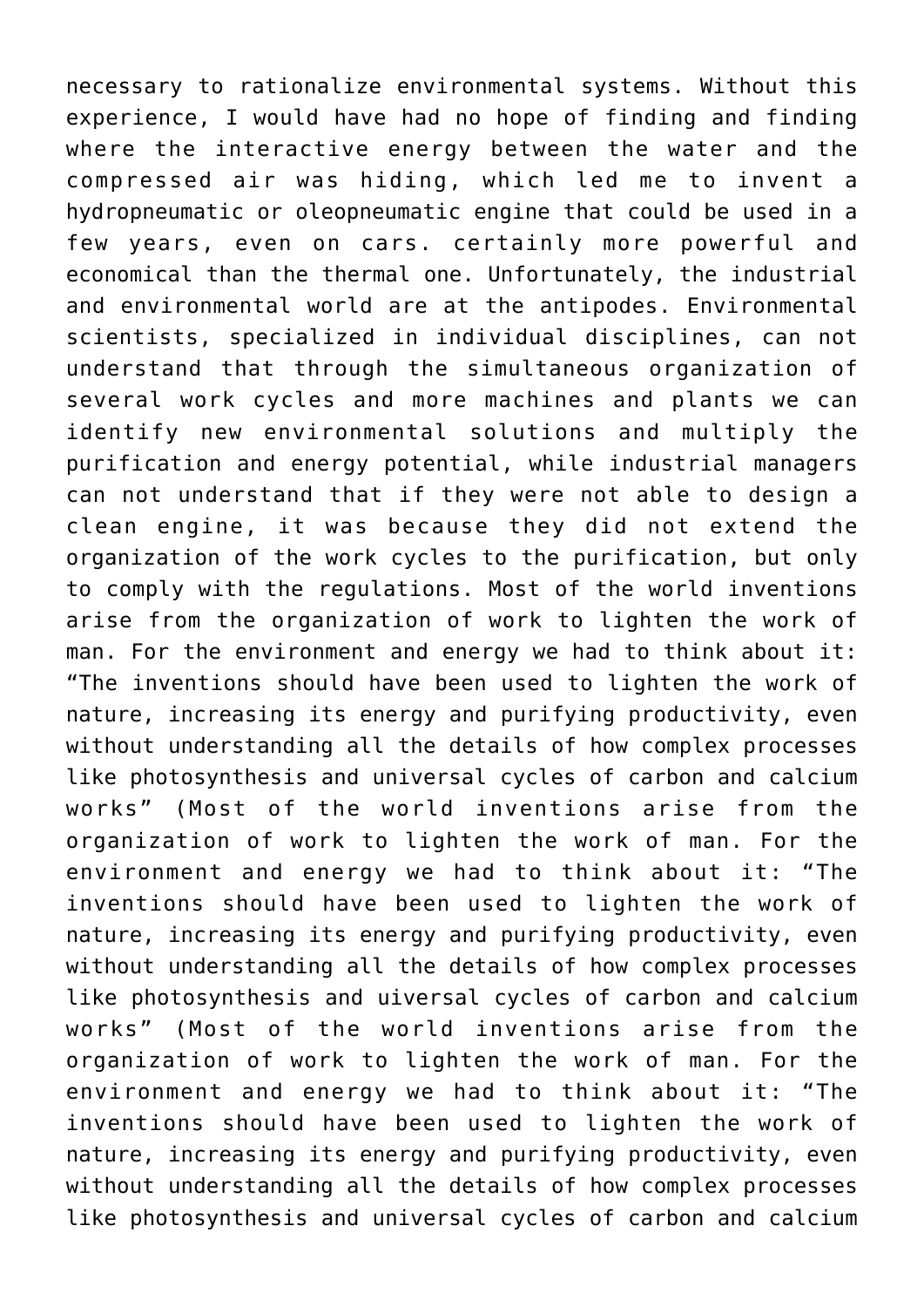works" (http://www.spawhe.eu/artificial-welling-files/)

 Even if it was not in my objectives to identify the clean and powerful engine for transportation, with hindsight, it was precisely the knowledge of the cycles and plants of both sectors that made me invent the pumps with the double power separate until to the impeller and the connected circuits that, by putting together scientific principles underestimated by the same science, have led to the hydro or oleo electric pneumatic energy that can be mounted on large and small noncombustible transport vehicles.

But as I wrote above, these two worlds, which are at the antipodes in the scientific and technical way of reasoning, today are united, ignoring the inventions of the undersigned. However they do not use scientific or technical arguments, but only silence.

With hindsight, what does it take to realize that the heat engines would have no reason to exist, both from an economic and environmental point of view, both technical and managerial? Is it not easier to manage a high static pressure of compressed air with incompressible water or hydraulic oil circulating one-way with very little energy and maximum yield, rather than combustion fumes paid dearly? Is the Otto or Diesel cycle no longer complicated with gases that expand and compress at 1200 degrees Celsius through valves that open and close? While from an environmental point of view to limit pollution they produce are not enough different types of filters, catalytic converters, additives in petrol and diesel, falsified tests by laboratories all automakers. It was not enough, above all, hundreds of billions of dollars thrown into a bottomless pit, all over the world, on a problem that could never be completely resolved. When, finally, they understood the race began to hybrid engines and the construction of electrical distribution networks in order to charge the batteries of all-electric engines or tanks of cars with pneumatic engines, with energy yields thousands of times lower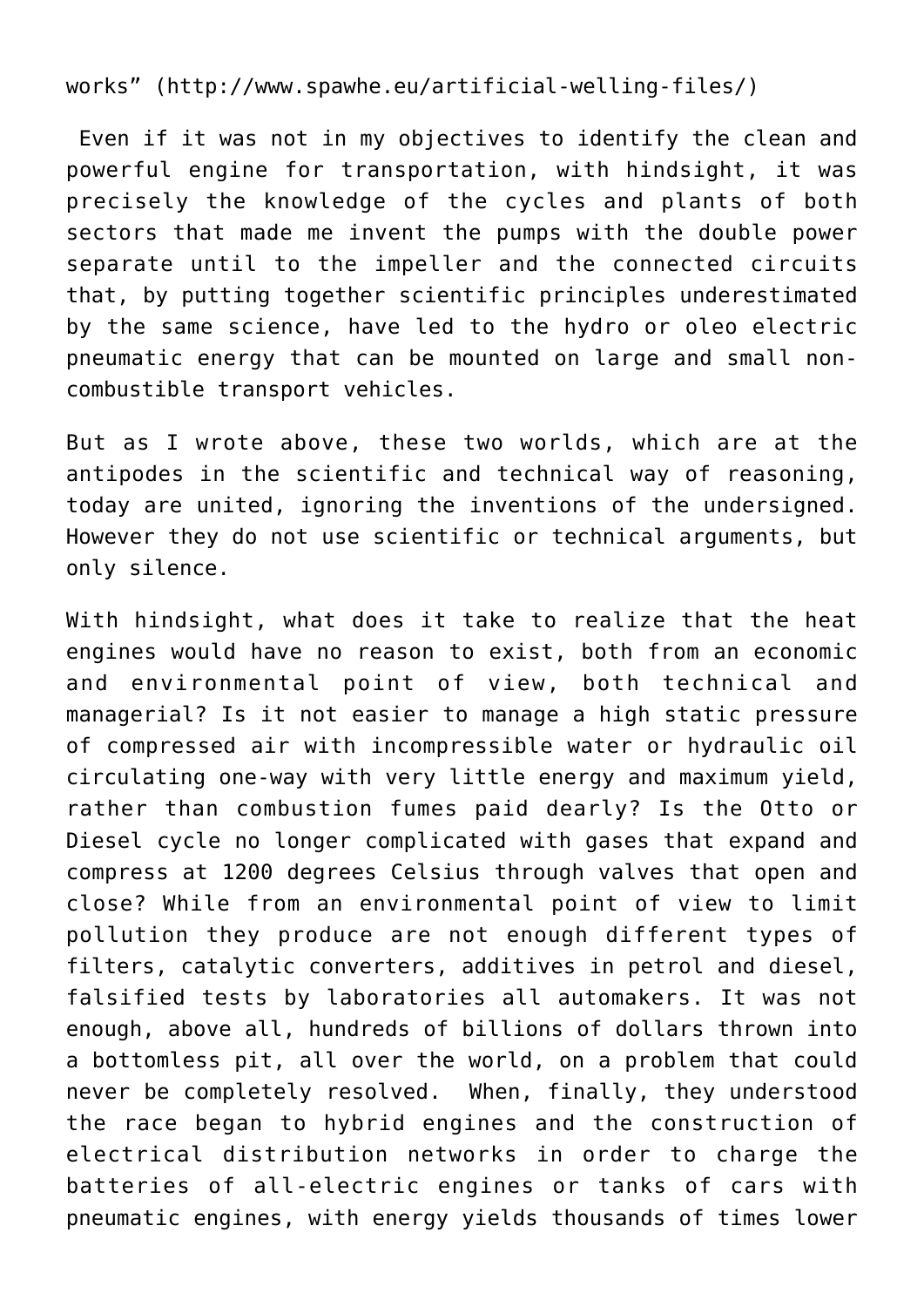than energy produced directly on the vehicle with water and air. What has darkened the scientific and technological minds, not to understand that these can not be the solutions of the transport of the future, not only because they are uneconomical, but also because they are impractical and the heaviest means of transport, those working the land, those who work on construction sites, naval, air and space transport?

Some world authorities should avoid these wastes because man is showing that he no longer has the faculty to understand and to want. I, as an inventor, of these solutions that are simultaneously sustainable, energetic, purifying, small and universally applicable, I can only state publicly that I renounce the industrial property of all my patent deposits, but if I did not, these patents should be requisites, as in times of war, for world public utility. However, I will fight for the copyrights. I do not say this because I claim the genius of these inventions, but because justice must be the same for everyone and today it is not towards inventors, who without money challenge the current patent system that only protects the ideas of the powerful, not for spread the good solutions, but to make them cost more expensive users. The interactive energy that has been hidden since the advent of the industrial age is right for everyone, but it is also right that those who have spent a lifetime looking for it, have at least the recognition of copyright if and when it comes out of the artificial and anti-economic fogs produced by transversal and silent alliances that have warmed the planet.

 If my work as a simple citizen, not paid by any public research organization and by any multinational company, has led me to identify the interactive energies, probably, it was wanted by destiny, who wanted to reward my long work as a solitary researcher, it is right that this energy is shared by all, not that it to benefit those who have obstructed and continue to obstruct it in any way, especially with inadequate laws. It is not possible that lawmakers do not recognize the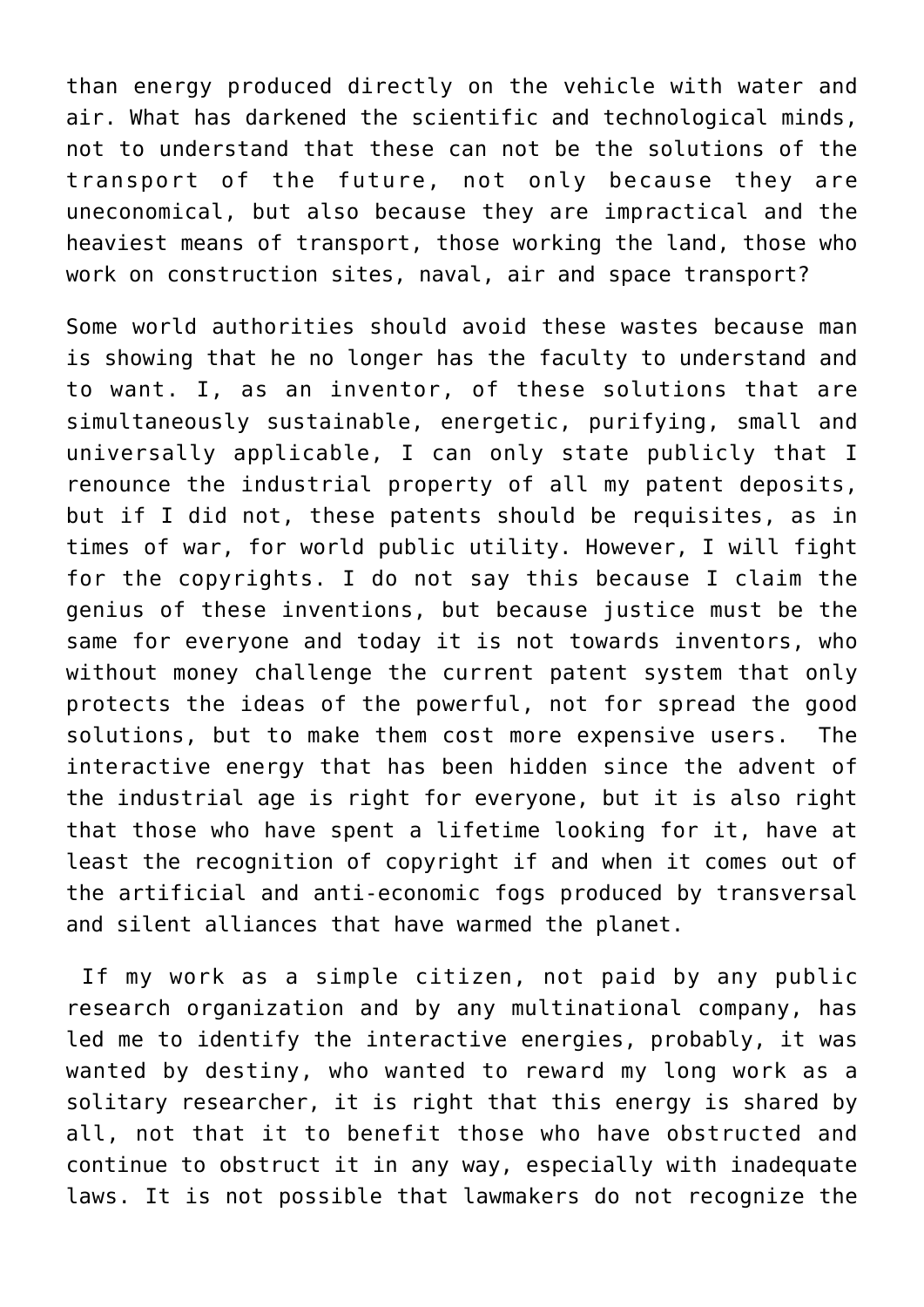copyrights to private inventors, offering, alternative solutions to environmental and economic disasters, hidden behind false attempts to seek solutions from powerful multinationals and public bodies. These false attempts, today are unmasked by simple and economic solutions that have no secret formulas, but the legislators claim that the inventor turns into entrepreneurs and pays taxes before finding the lenders, who obviously does not find because his inventions are surrounded by general silence. If this is the case and the world is in no hurry to tackle environmental problems, the most logical legislative solution is to freeze patents to the state in which they are, without payment of maintenance fees by the inventor. It is simply ridiculous and shameful not to finance projects of public social utility and at the same time to demand the payment of fees for the maintenance of unsustainable patents in order not to make the copyright decay. Today the patent system, although it is managed by the United Nations, only serves to curb progress, not to reward innovative ideas that are beneficial to everyone. The global environmental protection solutions I have started publishing since 2011, after five years of work and about twenty minor patents, have been perfected with subsequent patent deposits. They have been published since the day following the filing in search of public or private collaborations, which have not been found. In the meantime, there have been seven international COP conferences that have never presented any comprehensive environmental protection solution.

If my solutions were wrong, due to the fact that I published and publicized them with the passion that every inventor dedicates to his inventions, I could probably be condemned by the judges of "Procured unjustified world optimism", but since no one believed me, I do not think I can be condemned.

If, on the other hand, my solutions are correct, what is the crime that the entire world ruling class has committed that has ignored them? While in these years it has continued to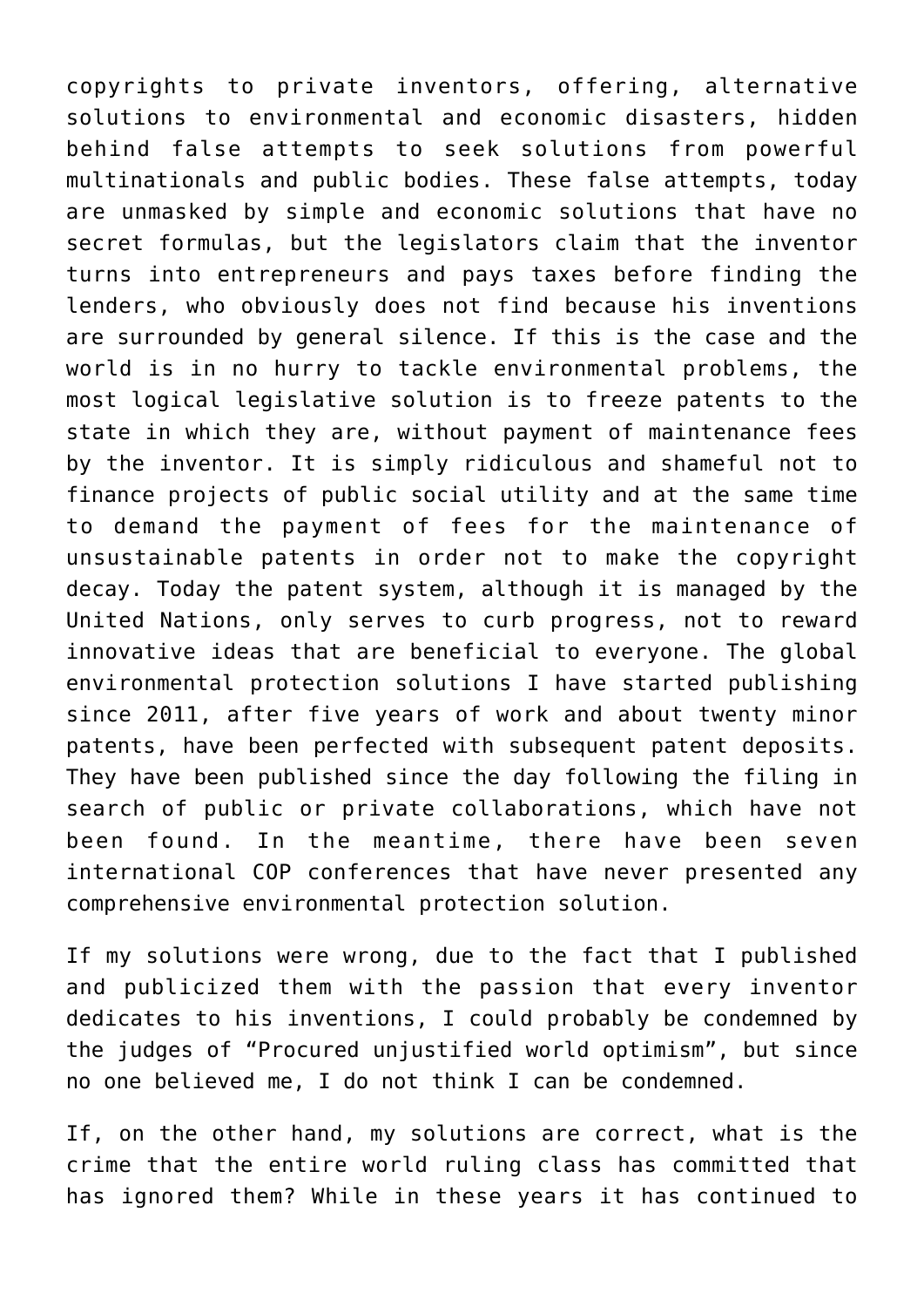waste resources, to damage the environment and health with wrong energy and purification plants. What are the international laws against the general unpreparedness of the world's ruling class, since the solutions offered by the undersigned do not reveal unknown secret formulas, but only a rational planning of the plants?

These questions are directed, above all, to international judges, who are not technicians and are not scientists. They need scientific and technical advice to get answers. Who can be a consultant on this subject, surrounded by general silence? For the undersigned, the most logical thing is to order the prototypes of the various versions of depurations and interactive energies to whom they judge of their trust, with the advice of the undersigned to verify that the main criteria of the individual designs are respected. Only in this way is it possible to establish with certainty whether the state of the art of environmental protection does not advance for unsurpassable technical and scientific reasons, or for the simple crime of omission of office acts contemplated in the "Codification Project on State Responsibility for internationally unlawful acts ", which they themselves drafted in 2001 at the United Nations, signed and not complied with, by almost one hundred and ninety-six sovereign states.

Best Regard

Luigi Antonio Pezone